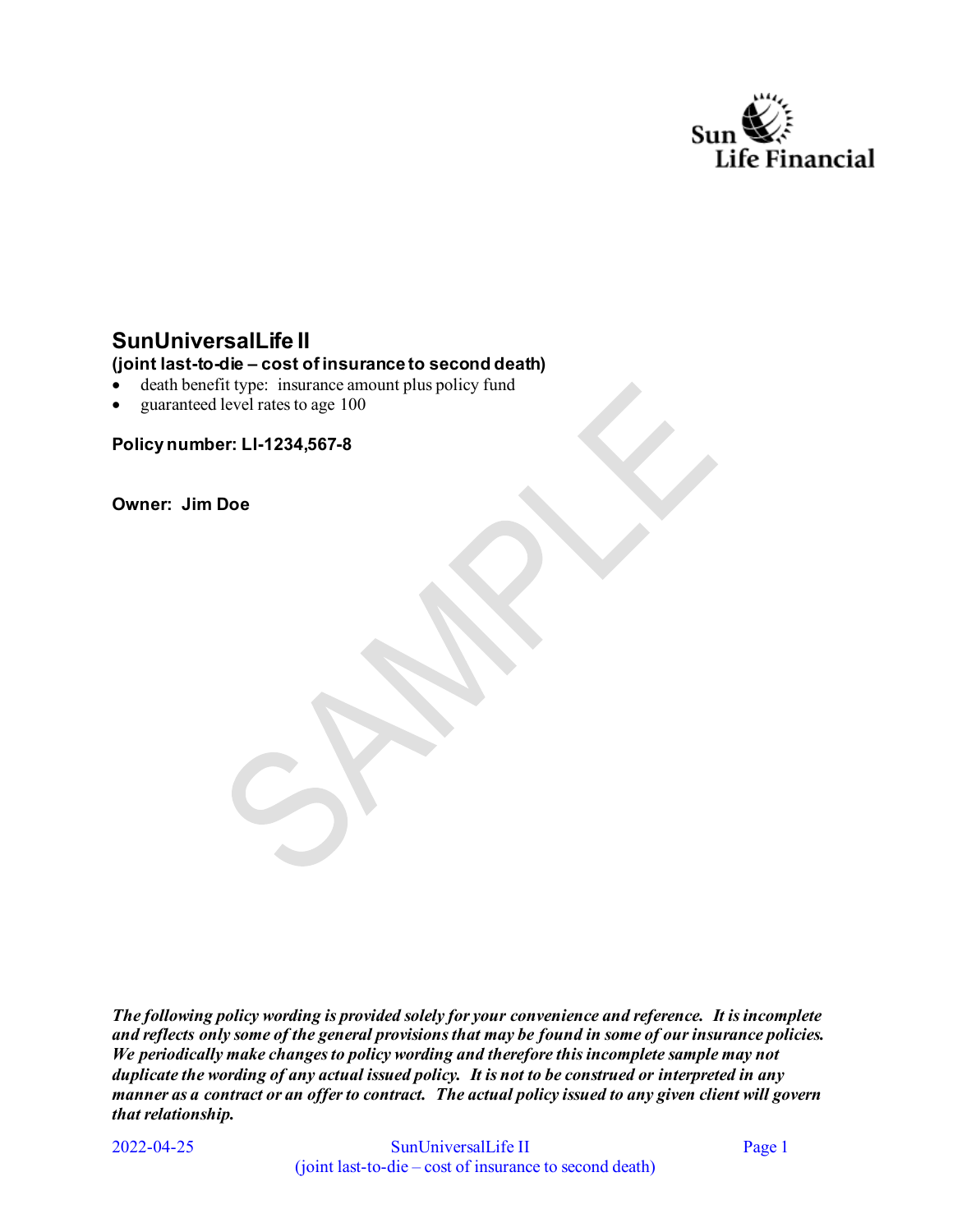# **Table of contents**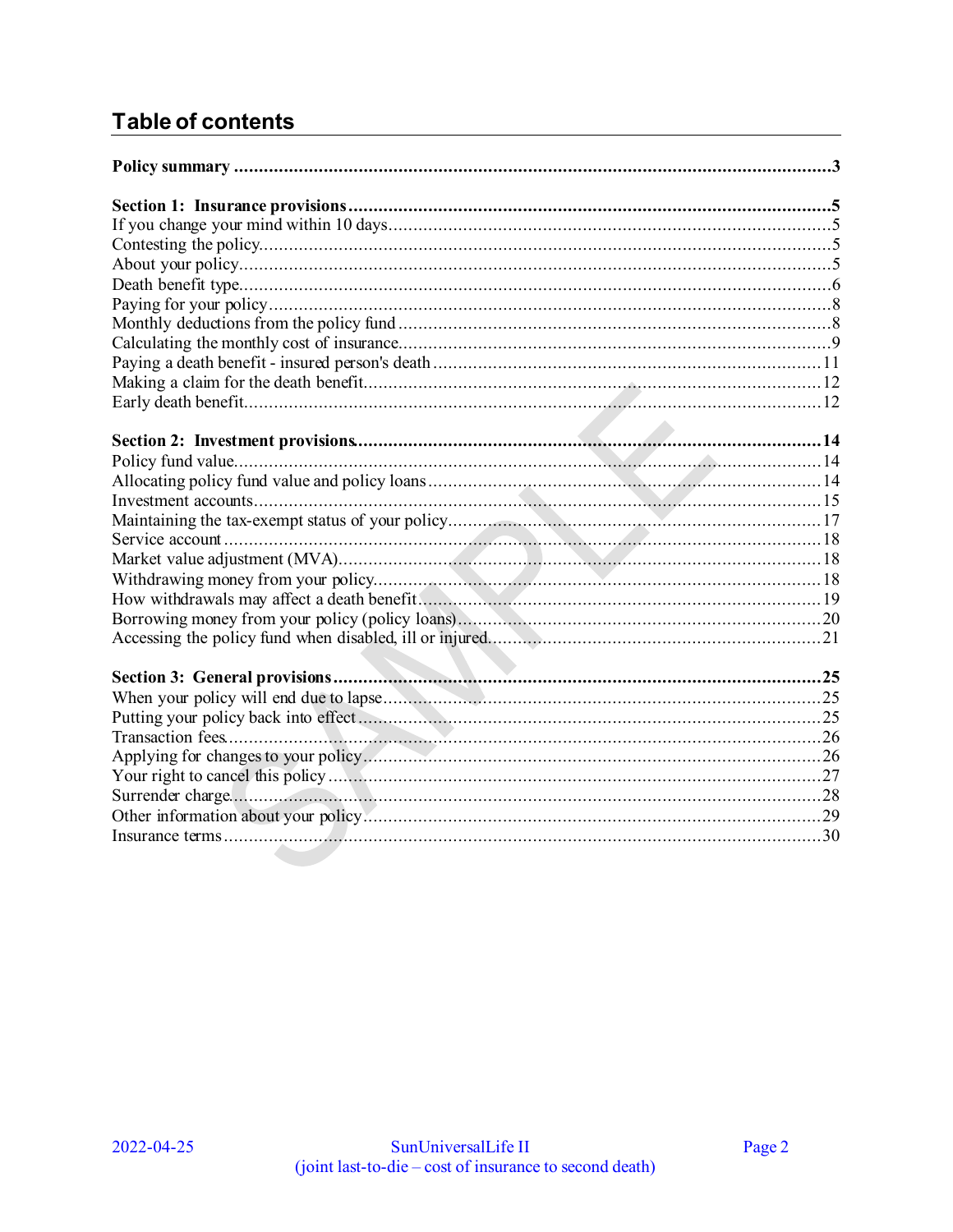# <span id="page-2-0"></span>**Policy summary**

In this document, *you* and *your* mean the owner of this policy. *We, us*, *our,* and *the company* mean Sun Life Assurance Company of Canada.

Your policy is issued and underwritten by Sun Life Assurance Company of Canada, a member of the Sun Life Financial group of companies.

It's important that you read your entire policy carefully. It sets out the benefits payable and has exclusions and reductions of coverage. To help you understand insurance terms, refer to the explanations described under the heading, *Insurance terms*.

| Plan:                    | SunUniversalLife II                                                                                                          |
|--------------------------|------------------------------------------------------------------------------------------------------------------------------|
| Policy number:           | LI-1234,567-9                                                                                                                |
| Policy date:             | April 25, 2022                                                                                                               |
| Monthly anniversary day: | the 25 <sup>th</sup> day of every month                                                                                      |
| Owner:                   | Jim Doe                                                                                                                      |
|                          | No contingent owner was named on your application.<br>You must tell us in writing if you want to name a<br>contingent owner. |
| Insured persons:         | John Doe<br>born on March 1, 1978<br>age nearest on the policy date: XX                                                      |
|                          | Mary Doe<br>born on April 10, 1979<br>age nearest on the policy date: XX                                                     |
| Beneficiary:             | is named on your application, unless you make a change<br>in writing.                                                        |
| Withdrawal order:        | Proportional order is used to process transfers and<br>withdrawals, unless you make a change in writing to us.               |

This is not a participating policy. You are not eligible to receive dividends.

#### **Minimum first year payment for this policy**

The minimum first year annual payment for this policy is  $X, XXX, XX$ . The minimum payment is not guaranteed. If, for any investment account you choose, the interest is negative, or if you make any withdrawals, loans or changes to your policy, then additional payments may be required to keep your policy in effect.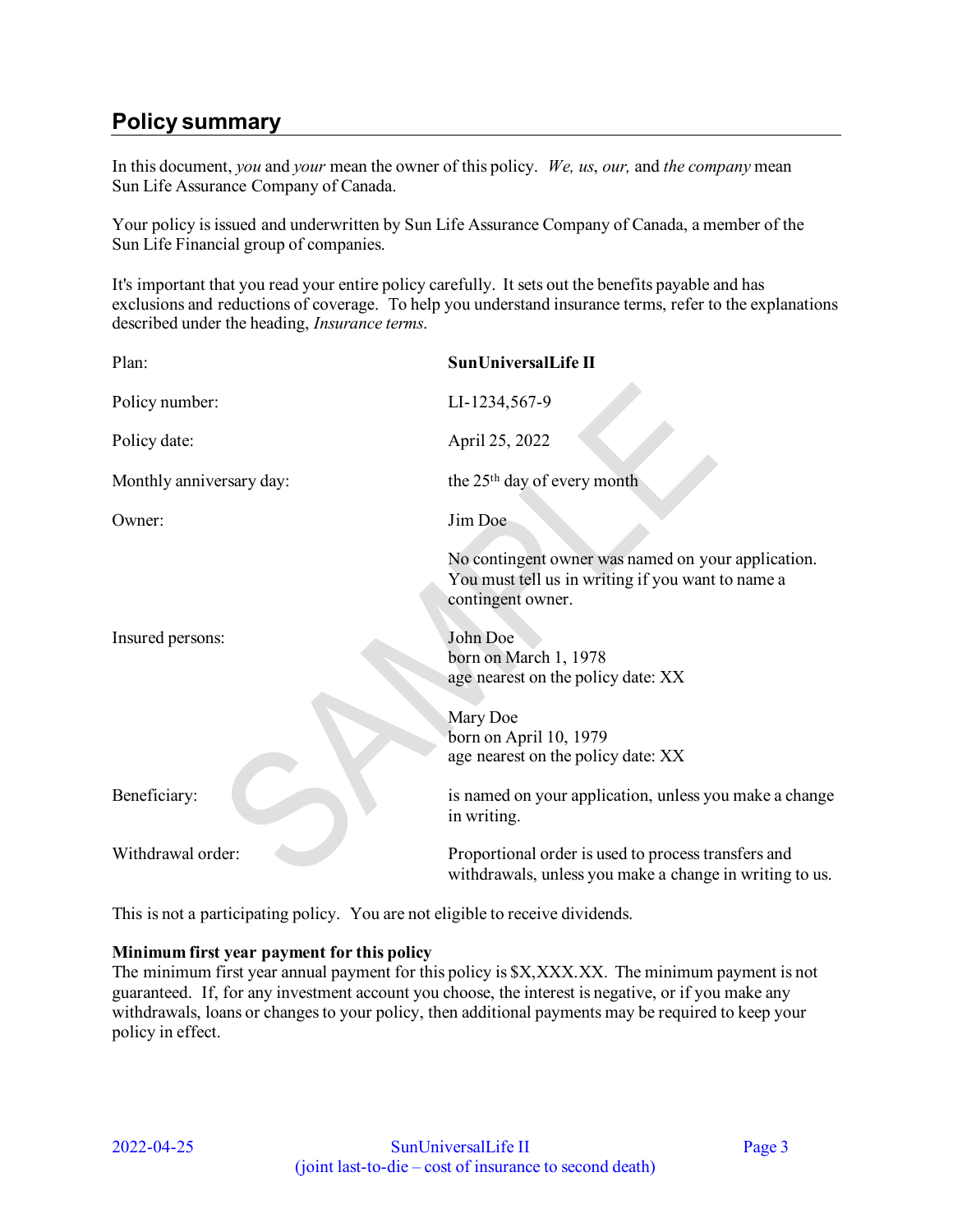#### **SunUniversalLife II**

### **Joint last-to-die basic insurance coverage - cost of insurance to second death**  Insured persons: John Doe Mary Doe Death benefit type: Insurance amount plus policy fund Insurance amount:  $$X, XXX, XXX$ A death benefit is payable when both of the insured persons have died, as described later. Early death benefit **An** early death benefit may be available, as described later. Cost of insurance type: Guaranteed yearly renewable term rates to age 100 Joint age: XX

A surrender charge may apply if you cancel this policy. For this basic insurance coverage, it is based on a target annual payment of  $\overline{SX, XXX. XX}$ . We only use this amount to calculate the surrender charge.

### **Schedule of guaranteed annual cost of insurance rates**

Each monthly anniversary day, we deduct money from the policy fund to pay the cost of insurance for this policy. The calculation for monthly cost of insurance is described under the heading, *Calculating the monthly cost of insurance.* 

The cost of insurance, for the joint last-to-die basic insurance in effect on the policy date, is payable until the earlier of April 25, XXXX or the date the last insured person dies.

The schedule shows the guaranteed annual rate per \$1,000 of net insurance amount at risk.

If any insurance amounts increase, the rates in the schedule below do not apply to the amount of the increase. We determine the cost of insurance rates for the amount of the increase, as described later.

(1) Basic insurance

Beginning on (1) 25 Apr XXXX XXX.XX 25 Apr XXXX XXX.XX 25 Apr XXXX XXX.XX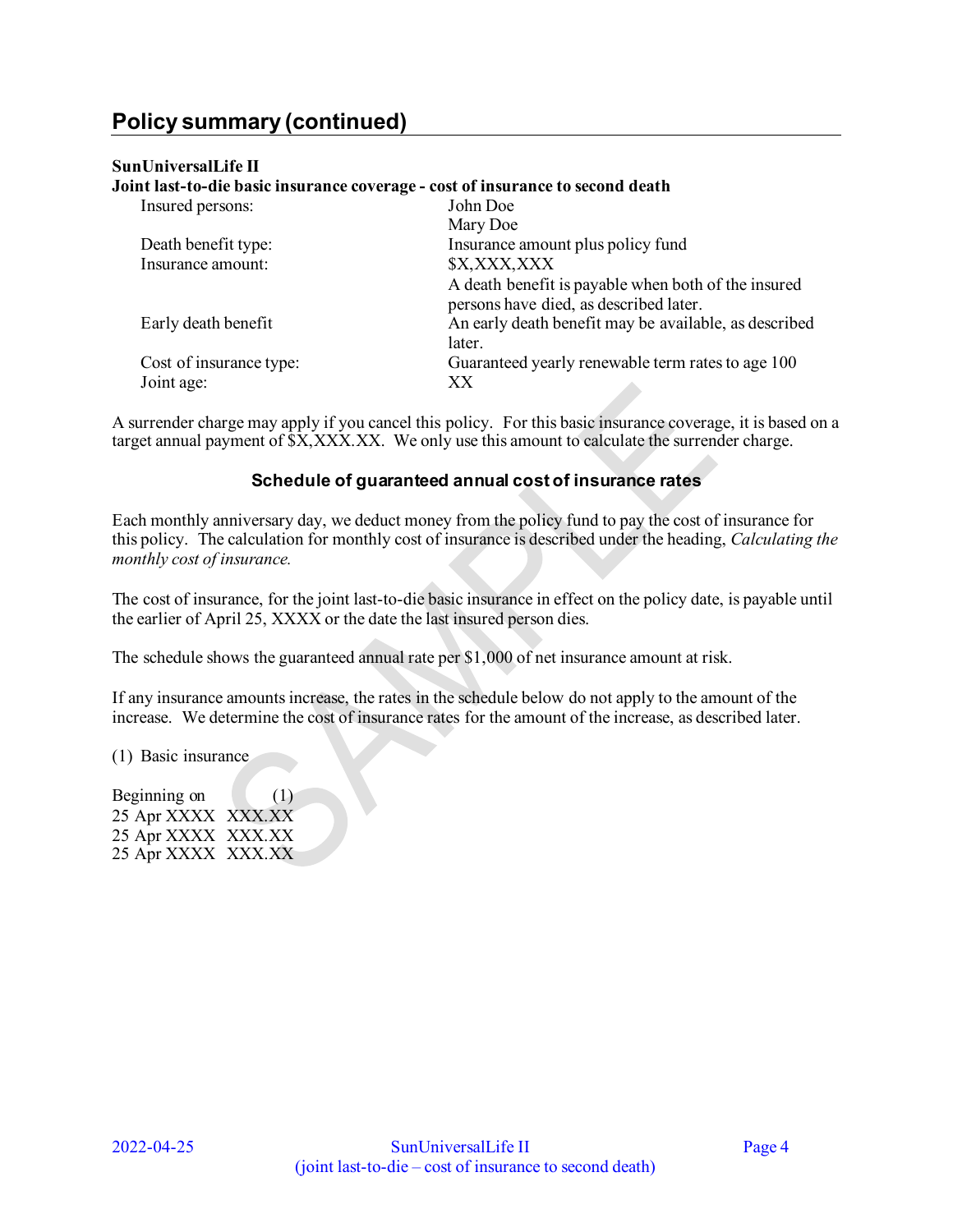# <span id="page-4-0"></span>E15000A **Section 1: Insurance provisions**

#### <span id="page-4-1"></span>E14000A **If you change your mind within 10 days**

You may send us a written request to cancel your policy within:

- 10 days of receiving it from us, or
- 60 days after the policy is issued, whichever date is earlier.

You are considered to have received your policy 5 days after it's mailed from our office, or on the date your advisor delivers it to you.

When we receive your written request we'll refund any amount paid. This is called rescission.

Your decision to cancel your policy is your personal right. When we receive your request to cancel it, all of our obligations and liabilities under this policy end immediately. The cancellation is binding on you and any person entitled to make a claim under this policy, whether their entitlement is revocable or irrevocable.

To cancel your policy, send your request in writing to:

Sun Life Assurance Company of Canada 227 King Street South PO Box 1601, Stn. Waterloo Waterloo ON Canada N2J 4C5

### <span id="page-4-2"></span>E14005A **Contesting the policy**

The incontestability provisions set out in the provincial or territorial insurance legislation applicable to this policy apply.

#### *Limit on contesting*

We cannot challenge the validity of the policy after it has been in effect continuously for two years from the later of the date it took effect and the date it was last reinstated. If the policy is amended to increase or change a benefit or improve a rating, we cannot challenge the validity of the amendment after it has been in effect continuously for two years from the later of the date the amendment took effect and the date the policy was last reinstated.

#### *Exception to the limit on contesting*

We can challenge the validity of the policy or an amendment at any time in cases of fraud or cases involving a disability benefit.

# <span id="page-4-3"></span>E15005A **About your policy**

SunUniversalLife II is a flexible payment permanent life insurance policy. It includes insurance benefits you selected on one or more persons. It has a policy fund which includes the activity account and the investment accounts.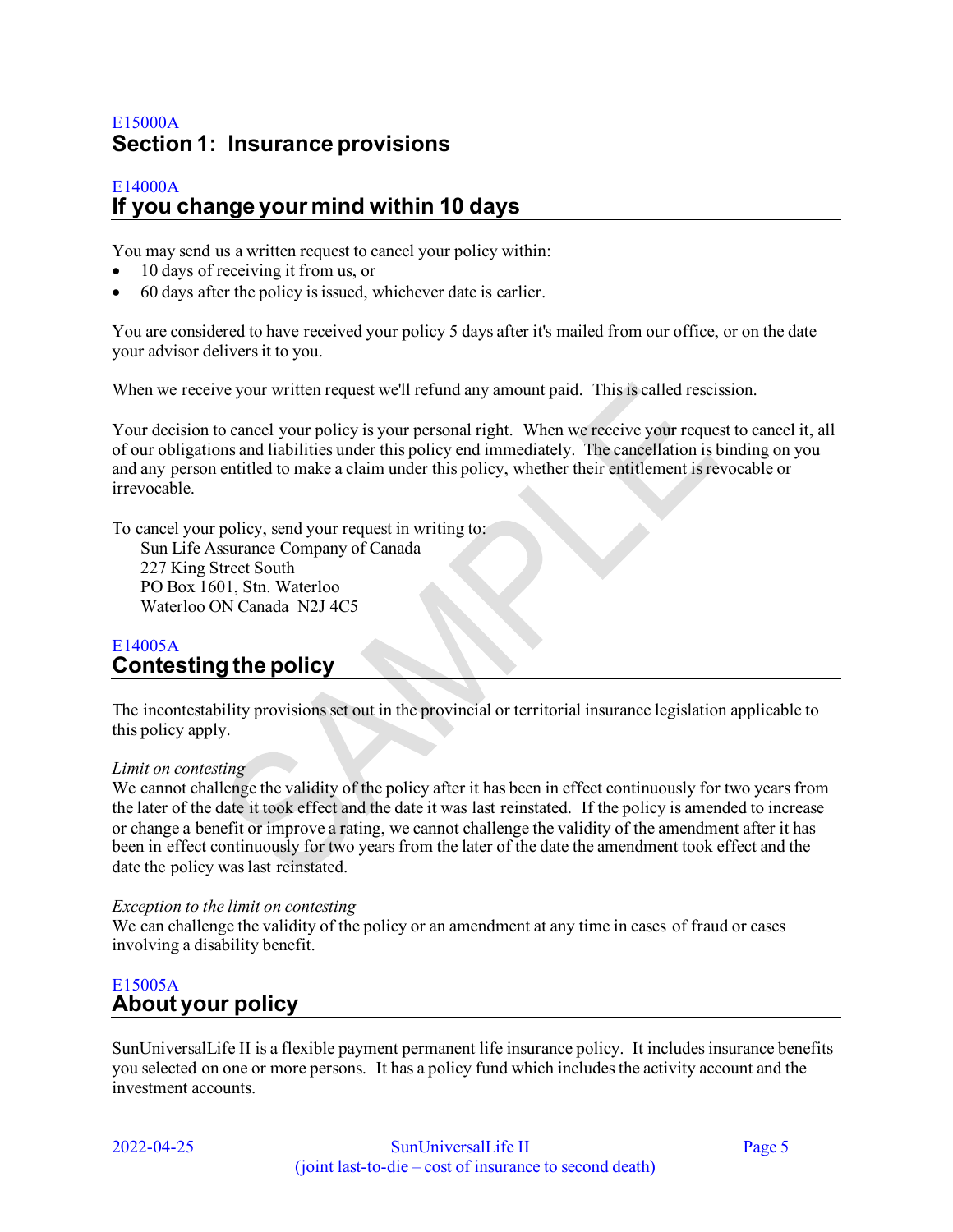Payments must be made to Sun Life Assurance Company of Canada to keep your policy in effect and are subject to a minimum and maximum limit that we determine. We have the right to refuse cash payments.

Any payment we receive at our head office before the Toronto Stock Exchange is closed for the day is applied to your policy effective that day. Any payment we receive at our head office after the Toronto Stock Exchange is closed is applied to your policy effective on the following business day.

Any request for a transfer, withdrawal, policy loan or policy cancellation that we receive at our head office before the Toronto Stock Exchange is closed for the day, is effective that day but processed the following business day. If money is moved to or from an investment account, we may delay the effective date of the transaction for up to 5 business days from the day we receive your request or the day we receive funds.

Payments we receive are held in our general fund. When you invest in any managed investment account you do not:

- acquire any ownership interest in a specific fund
- purchase units, or
- have any legal interest in any security.

# <span id="page-5-0"></span>E15015A **Death benefit type**

The death benefit that is payable when an insured person dies depends on the death benefit type in effect on that insured person's date of death. The death benefit type on the policy date is shown on the *Policy summary*. It may be changed, subject to the terms and conditions described under *Applying for changes to your policy*.

If this policy has one basic insurance coverage, the entire policy fund and any policy loans are allocated to that coverage. If this policy has more than one basic insurance coverage, we allocate a portion of the policy fund value and any policy loans to each of those coverages, as described in the *Investment provisions* section.

The following death benefit types may be available for basic insurance coverages in this policy:

#### **Level insurance amount**

The death benefit is the greater of:

- the insurance amount for the basic insurance coverage, and
- the allocated policy fund value.

The amount of any allocated policy loans, including interest, is deducted from the death benefit amount payable.

#### **Insurance amount plus policy fund**

The death benefit is:

- the insurance amount for the basic insurance coverage
- **plus** the allocated policy fund value.

The amount of any allocated policy loans, including interest, is deducted from the death benefit amount payable.

#### **Level insurance amount plus indexing**

The death benefit is the greater of:

• the insurance amount for the basic insurance coverage, and

2022-04-25 SunUniversalLife II Page 6 (joint last-to-die – cost of insurance to second death)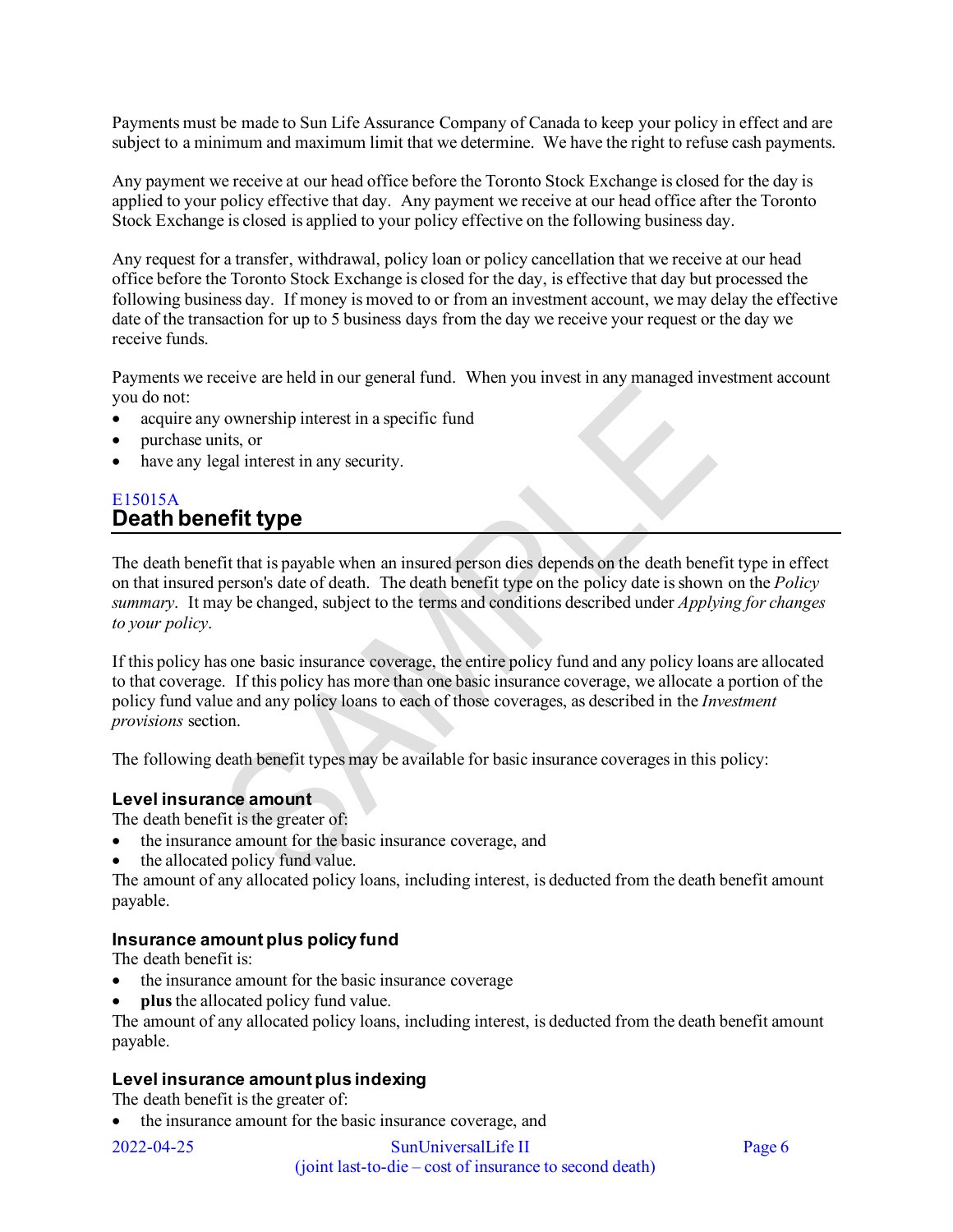• the allocated policy fund value.

The insurance amount for the basic insurance coverage increases at each policy anniversary by the percentage you selected, as shown on the *Policy summary*. The percentage increase is applied to the previous year's total insurance amount for the basic insurance coverage. There is no indexing beyond an insured person's age 85 (or joint age 85 for a joint basic insurance coverage).

When an insurance amount is increased, we establish a new basic insurance coverage for the amount of the increase.

The total of the insurance amounts for all basic insurance coverages can never be more than 3 times the total insurance amount for the basic insurance coverages on the policy date and any other increases to the basic insurance coverage that you requested and we approved.

The amount of any allocated policy loans, including interest, is deducted from the death benefit amount payable.

#### **Level insurance amount plus return of payments**

The death benefit is the greater of:

- the insurance amount for the basic insurance coverage, and
- the allocated policy fund value.

The insurance amount for the basic insurance coverage increases each year by the amount of payments made to the policy fund, up to age 100 (or joint age 100). When an insurance amount is increased, we establish a new basic insurance coverage for the amount of the increase.

The total of the insurance amounts for all basic insurance coverages can never be more than 3 times the total insurance amount for the basic insurance coverages on the policy date and any other increases to the basic insurance coverage that you requested and we approved.

The amount of any allocated policy loans, including interest, is deducted from the death benefit amount payable.

#### **Level insurance amount plus adjusted cost basis**

The death benefit is the greater of:

- the insurance amount for the basic insurance coverage, and
- the allocated policy fund value.

The insurance amount for the basic insurance coverage changes each year by the amount of the change to the policy's *adjusted cost basis*, as defined in the Income Tax Act (Canada), up to age 100 (or joint age 100). The total *adjusted cost basis* will never be less than \$0.

When an insurance amount is increased, we establish a new basic insurance coverage for the amount of the increase.

The total of the insurance amounts for all basic insurance coverages can never be more than 3 times the total insurance amount for the basic insurance coverages on the policy date and any other increases to the basic insurance coverage that you requested and we approved.

The amount of any allocated policy loans, including interest, is deducted from the death benefit amount payable.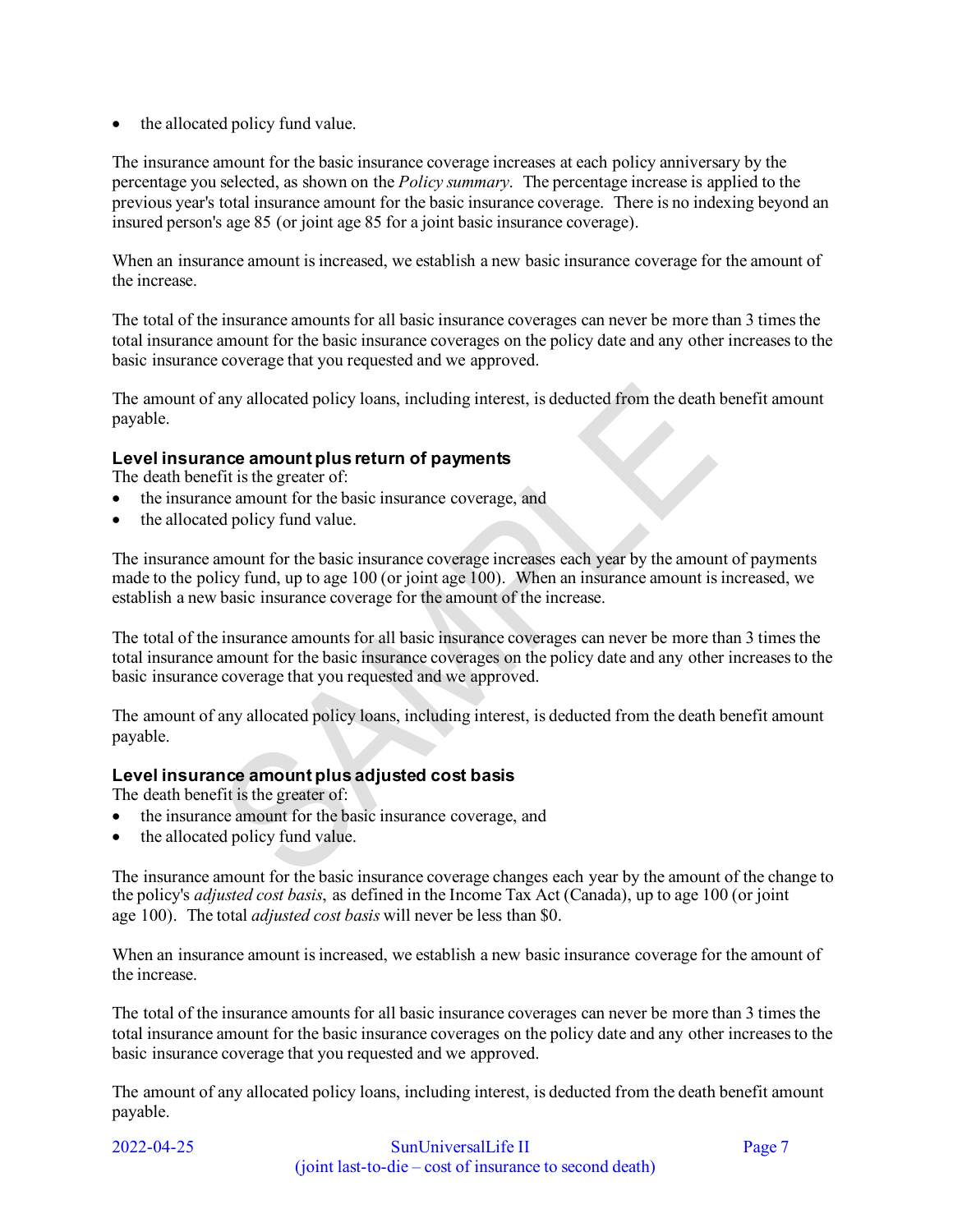The adjusted cost basis is:

- the sum of all payments made to the policy fund
- **plus** accumulated loan interest
- **plus** the taxable portion of any loans or withdrawals
- **minus** the sum of all withdrawals and policy loans made against the policy fund
- **minus** the cost of insurance deducted from the policy fund for optional benefits, excluding any *Term insurance benefit*
- **minus** the *net cost of pure insurance* as defined in the Income Tax Act (Canada)
- **minus** an adjustment we're required to make under the Income Tax Act (Canada) for payment of a death benefit before the policy ends.

If you change ownership by transferring your rights under this policy to another owner, the death benefit type automatically changes to Level insurance amount.

# <span id="page-7-0"></span>E15025A **Paying for your policy**

When we receive a payment, money is added to the activity account as long as the total of the payments made during the policy year is below the annual maximum amount for that year to keep the policy tax-exempt. We deduct an amount for provincial premium tax from the amount we receive and then deposit the balance into the activity account. The amount we deduct differs by province and is determined by legislation. It is subject to change at any time.

The activity account earns daily interest at the rate we set. The interest rate is subject to change at any time. The guaranteed minimum interest rate will be at least 90% of the Government of Canada 30-day Treasury Bill rate in effect on the day we set the interest rate, less a management fee of 1.75 percentage points. Under no circumstances will the rate be less than 0%.

### <span id="page-7-1"></span>E15035A **Monthly deductions from the policy fund**

Each monthly anniversary day, we deduct money from the activity account to pay for the cost of insurance for the basic insurance coverage and any optional benefits. If there is not enough money in the activity account to pay for the cost of insurance, we will transfer money from your investment accounts according to the withdrawal order you selected, as shown on the *Policy summary*. You may change your withdrawal order at any time. A transaction fee may apply.

### **Proportional withdrawal order**

Proportional order means we transfer money in proportion to the value of your investment accounts on the day of the transfer. If there is not enough money in the activity account and investment accounts, we will transfer money from the service account to pay for the cost of insurance.

For Alternate withdrawal order 1 or 2, if there is insufficient money in the first account, we will take money from the next account until the cost of insurance has been paid.

### **Alternate withdrawal order 1**

- daily interest account (DIA)
- accounts based on the performance of managed accounts in proportion to the balance of each of those accounts
- guaranteed interest accounts (GIAs)

2022-04-25 SunUniversalLife II Page 8 (joint last-to-die – cost of insurance to second death)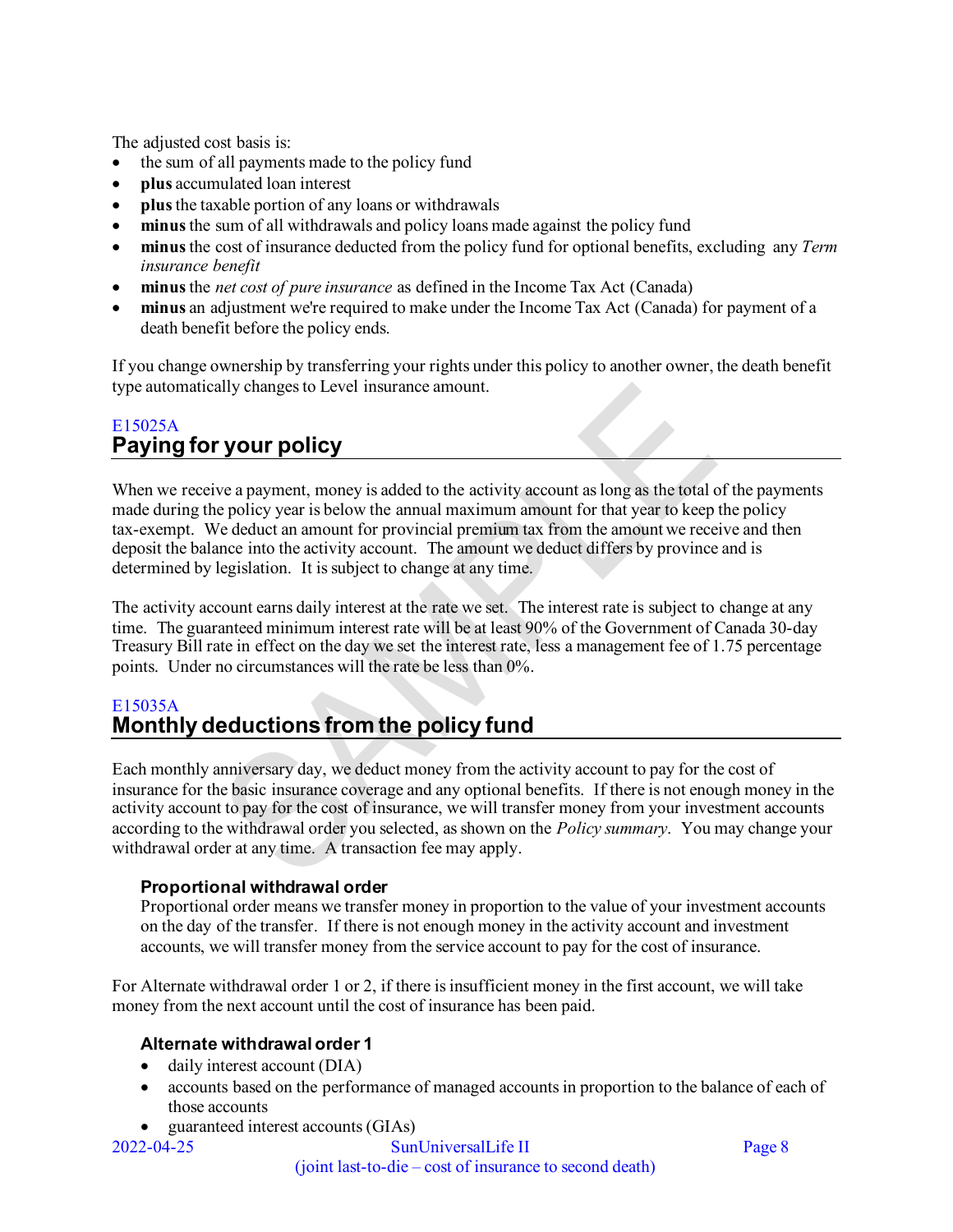- Sun Life Diversified Account and, if necessary,
- from the service account.

#### **Alternate withdrawal order 2**

- 1. daily interest account (DIA)
- 2. guaranteed interest accounts (GIAs)
- accounts based on the performance of managed funds in proportion to the balance of each of those accounts
- Sun Life Diversified Account and, if necessary,
- 3. from the service account.

For all of the withdrawal orders described above, if we transfer money from a GIA layer or the Sun Life Diversified Account to pay the cost of insurance, there is no market value adjustment. Money will be taken from the GIA layer closest to maturity and interest will be credited up to the date of the transfer.

If you have money in an account based on the performance of managed funds, and the rate of return negatively impacts your policy fund value, then you may need to make additional payments to ensure there is enough money in the policy fund to pay the required cost of insurance and provincial premium tax.

# <span id="page-8-0"></span>E15045A **Calculating the monthly cost of insurance**

The monthly cost of insurance is determined by a number of factors such as an insured person's age, sex, smoking status, health and the cost of insurance type you selected.

The following cost of insurance types may be available for basic insurance coverages in this policy:

- guaranteed yearly renewable term rates to age 70 which increase each year
- guaranteed yearly renewable term rates to age 85 which increase each year
- guaranteed level rates to age 100, and
- guaranteed level rates for 10, 15 or 20 years.

The guaranteed annual cost of insurance rates for each basic insurance coverage and any optional benefits in effect on the policy date are shown on the *Schedule of guaranteed annual cost of insurance rates.* If the insurance amount for a basic insurance coverage increases, the rates in effect on the date the change is made apply to the increase.

Different rates apply to the annual increases in the insurance amount for the basic insurance coverage. The rates that apply are based on:

- yearly renewable term rates payable to age 100 in effect on the date of each increase, and
- the attained age of the insured person (or attained joint age) on the date of the increase.

These increases occur when the death benefit type you selected is:

- *Level insurance amount plus indexing*
- *Level insurance amount plus return of payments,* or
- *Level insurance amount plus adjusted cost basis.*

They also apply when the tax-exempt status maintenance method you selected is increase or increase and reverse, as described later.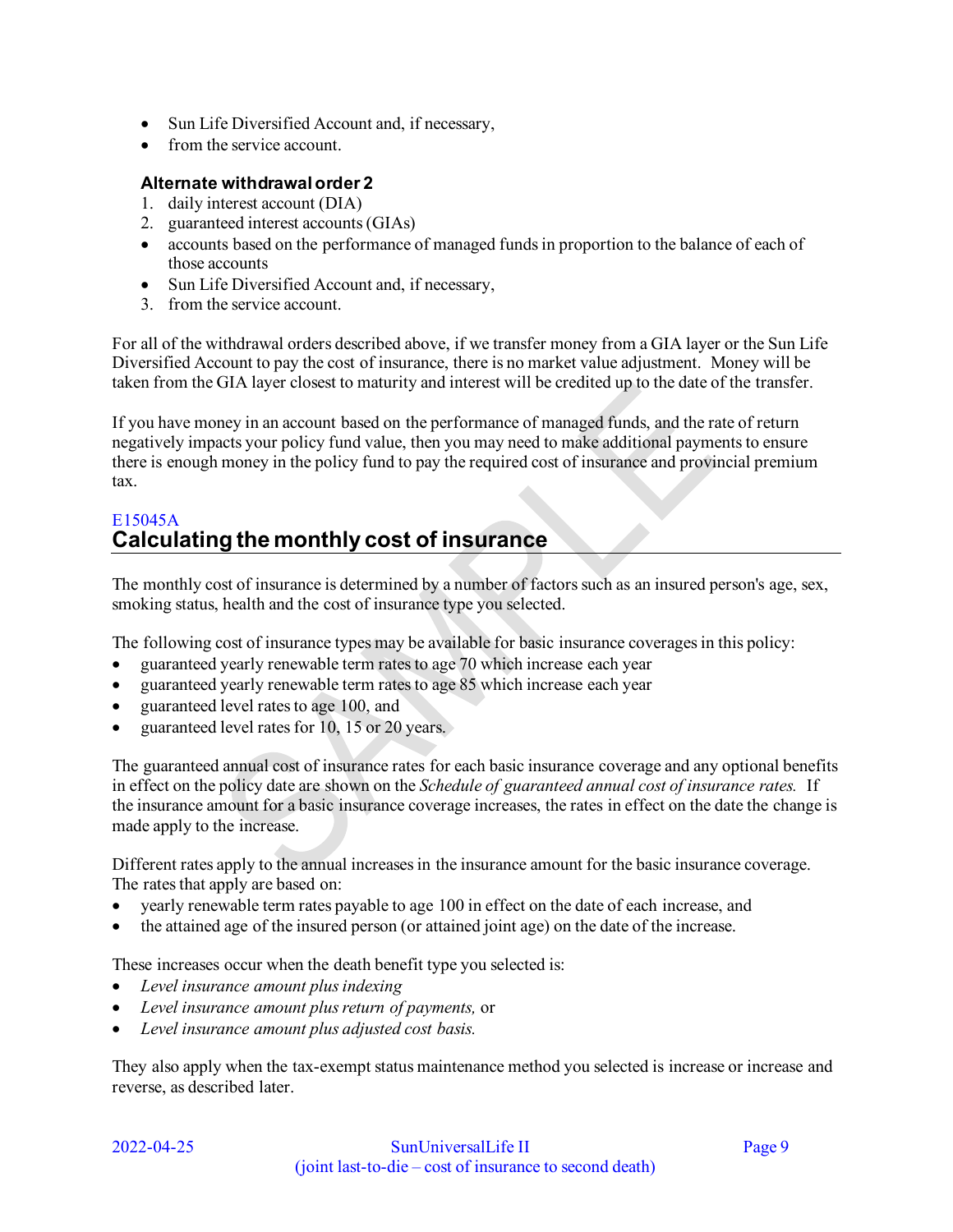Since these annual increases have yearly renewable term rates payable to age 100, we may deduct a cost of insurance for any increased insurance amount beyond the date we stop deducting the cost of insurance for the basic insurance coverage in effect on the policy date.

#### **Basic insurance – cost of insurance**

The monthly cost of insurance for a basic insurance coverage is:

 $(A \times B)$ 12

where:

 $A =$  the annual cost of insurance per \$1,000 of net insurance amount at risk

 $B =$  the net insurance amount at risk, divided by 1,000.

#### *Net insurance amount at risk*

The net insurance amount at risk varies depending on the death benefit type you selected.

If the death benefit type is *Insurance amount plus policy fund*, the net insurance amount at risk is the insurance amount for the basic insurance coverage.

The net insurance amount at risk is the insurance amount for the basic insurance coverage **minus** the allocated policy fund value (described later) for the following death benefit types:

- *Level insurance amount*
- *Level insurance amount plus indexing*
- *Level insurance amount plus return of payments,* or
- *Level insurance amount plus adjusted cost basis.*

The net insurance amount at risk will never be less than zero.

### **Total disability waiver benefit – cost of insurance**

The monthly cost of insurance for the *Total disability waiver benefit,* if included in this policy, is:

 $(A \times B)$ 12

where:

- $A =$  the annual cost of insurance per \$100 of the costs in B for the insured person with this benefit
- $B =$  the sum of the annual cost of insurance for the following:
- the basic insurance coverage
- any optional benefits for the insured person with this benefit, excluding the cost for this benefit*,*  and
- any *Term insurance benefit for the additional insured person* linked to this insured person, if shown on the *Policy summary*.

This sum is then divided by 100.

#### **Owner waiver benefits – cost of insurance**

The monthly cost of insurance for the *Owner waiver disability waiver benefit* and *Owner waiver death benefit,* if included in this policy, is:

 $(A \times B)$ 12

where:

 $A =$  the annual cost of insurance per \$100 of the costs in B for this policy

2022-04-25 SunUniversalLife II Page 10 (joint last-to-die – cost of insurance to second death)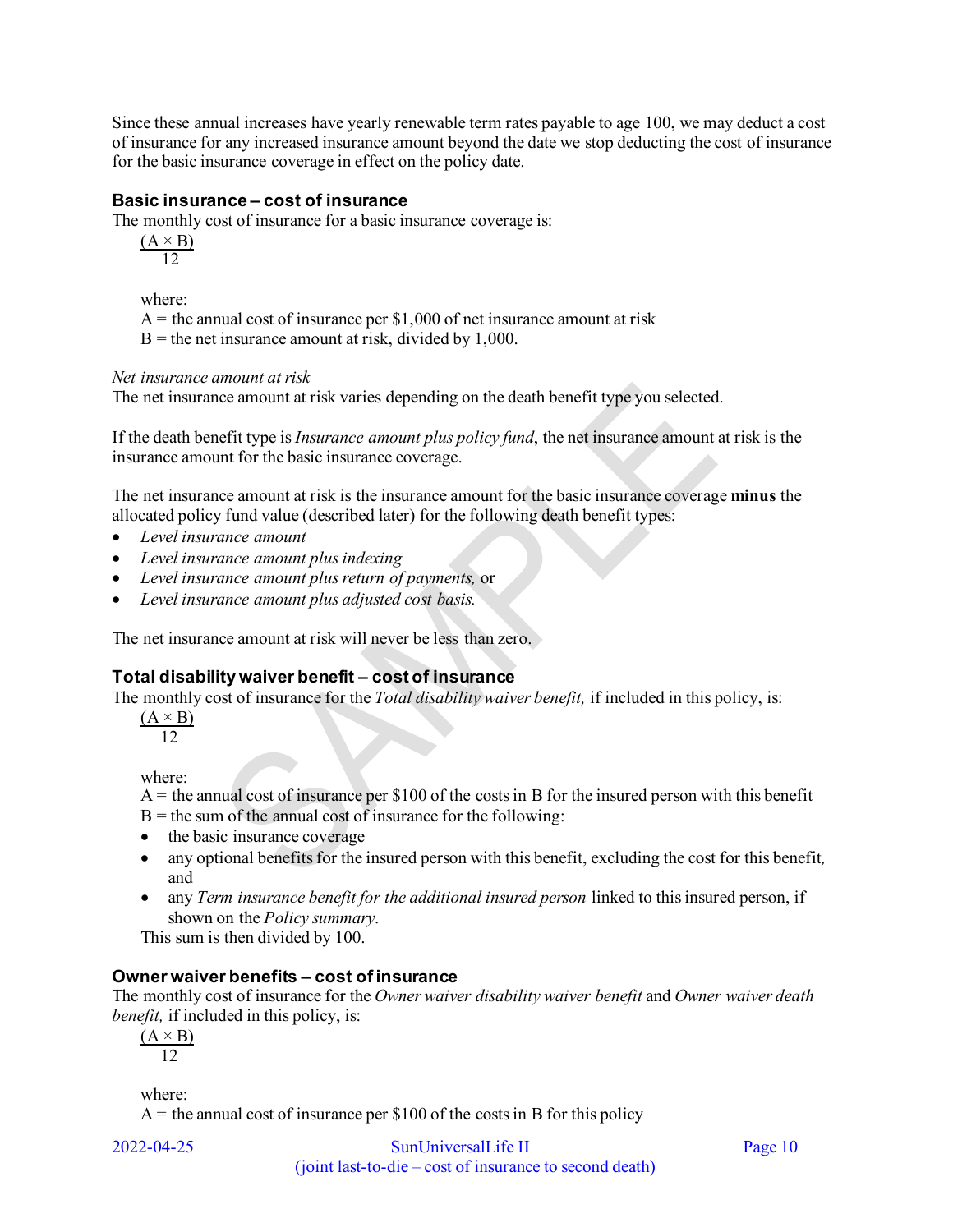$B =$  the total annual cost of insurance for this policy, excluding the cost for this benefit, divided by 100.

### **Other optional benefits – cost of insurance**

The monthly cost of insurance for optional benefits, excluding the *Total disability waiver benefit, Owner waiver disability benefit* and *Owner waiver death benefit*, if included in this policy, is:

 $(A \times B)$ 12

where:

 $A =$  the annual cost of insurance per \$1,000 of net insurance amount at risk for the benefit  $B =$  the net insurance amount at risk, divided by 1,000.

The net insurance amount at risk is the insurance amount or the option amount for the benefit.

# <span id="page-10-0"></span>E15060A **Paying a death benefit – insured person's death**

When a death benefit is payable, we pay the named beneficiary for that insured person's insurance coverage(s). The amount we pay is determined as of the date the insured person died.

We also pay the beneficiary an amount equal to any cost of insurance deducted after the date the insured person died.

If there is a basic insurance coverage on one insured person, that coverage ends when the insured person for that coverage dies.

If there is a joint first-to-die basic insurance coverage, that coverage ends when one of the insured persons for that joint coverage dies.

If there is a joint last-to-die basic insurance coverage, that coverage ends when both the insured persons for that joint coverage have died.

This policy ends on the date all basic insurance coverages in this policy end. If there is any amount in the service account on the date the insured person(s) for the basic insurance coverage die(s), we pay it to the beneficiary who receives the death benefit.

### **When we will not pay (exclusions)**

We will not pay a death benefit if the insured person dies before reaching the age of 15 days.

For each basic insurance coverage, we will not pay the death benefit\* if any insured person for that coverage takes their own life, regardless of whether the insured person has a mental illness or understands or intends the consequences of their action(s), within 2 years of the later of:

- the most recent date an application for basic insurance coverage on that person was signed
- the policy date, shown on the *Policy summary*
- the effective date of the insurance, if you added it after the policy date, or
- the most recent date your policy was put back into effect, if it has been reinstated.

When we don't pay the death benefit, the basic insurance coverage ends and instead we pay the beneficiary:

• the policy fund value as of the date the insured person died

2022-04-25 SunUniversalLife II Page 11 (joint last-to-die – cost of insurance to second death)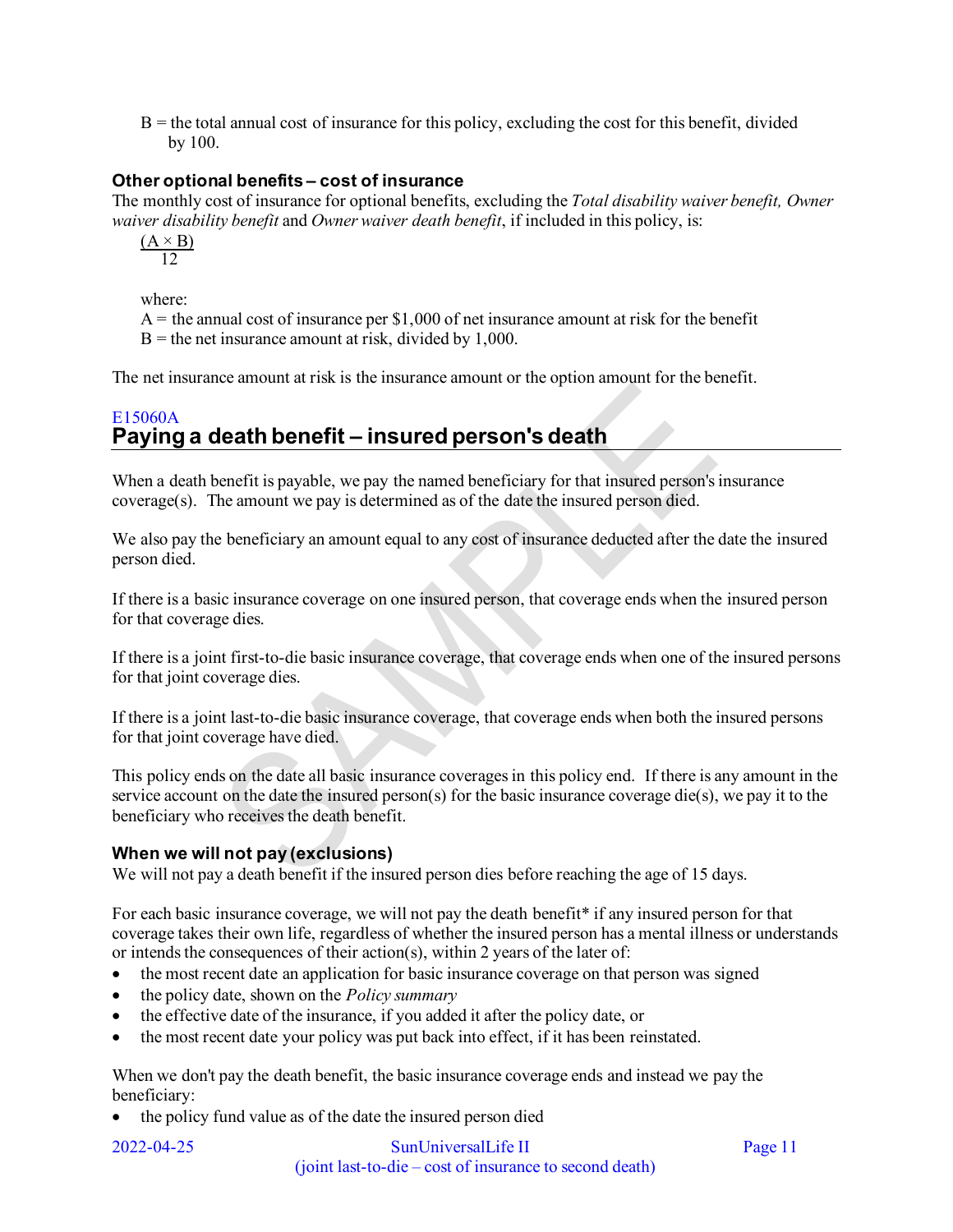- **plus** the total cost of insurance we deducted for that insured person's insurance
- **minus** the amount of any outstanding policy loans, including interest.

If the policy has been put back into effect, we'll refund only the cost of insurance that was deducted for that insured person since the most recent date the policy was reinstated.

If an insured person takes their own life, regardless of whether the insured person has a mental illness or understands or intends the consequences of their action(s), within 2 years of any increase in their basic insurance coverage that you applied for, we will not pay the amount of the increase. Instead, if the basic insurance coverage has been continuously in effect for at least 2 years on the date the insured person dies, we will pay the following amount to the named beneficiary:

- the death benefit we would have paid before the increase
- **plus** the policy fund value as of the date the insured person died
- **plus** an amount equal to the cost of insurance deducted for the increase in the basic insurance death benefit
- minus the amount of any outstanding policy loans, including interest.

#### *If you replaced insurance that was issued by us*

\*If any insurance in this policy is the result of replacing insurance that we issued, we determine the death benefit payable for the part that is replacing insurance, based on the effective date of your previous insurance.

# <span id="page-11-0"></span>**Making a claim for the death benefit**

To make a claim, contact us at the toll free phone number shown at the beginning of this policy. We will then send the appropriate form to be completed. The person making the claim must complete the form and give us the information we need to assess the claim, including proof that the insured person died while their coverage was in effect.

Physicians may charge a fee to complete certain forms. The person making the claim is responsible for any fee.

Before we pay a death benefit, we must verify the insured person's date of birth. If the date of birth on the application is incorrect, we'll adjust the death benefit to the amount that would have been payable based on the cost of insurance deducted and the correct date of birth.

If more than one of the insured persons die in circumstances where it 's uncertain which person survived the other, we determine the oldest person died first.

# <span id="page-11-1"></span>E15080A **Early death benefit**

The insured persons for this benefit are the insured persons for the joint last-to-die basic insurance coverage.

You may be eligible for an early death benefit if the death benefit type is *Insurance amount plus policy fund* on the date the first insured person dies. We must have received a completed beneficiary form signed by you for this benefit before any insured person dies, stating the beneficiary and the percentage share of the policy fund value payable. We pay the early death benefit when the first of either, but not both, of the insured persons dies.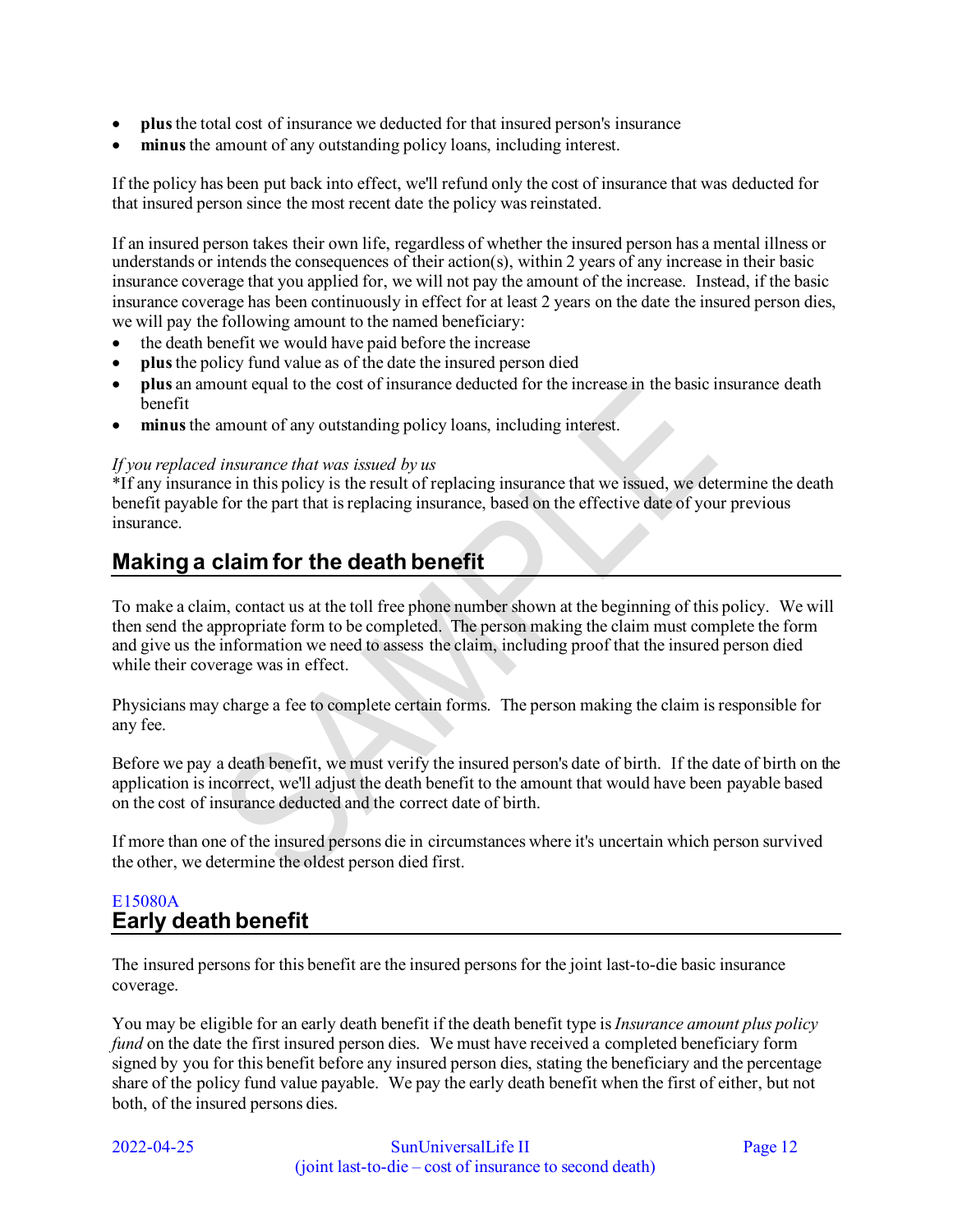The early death benefit is calculated as of the date one of the insured persons dies. The amount we pay is:  $(A) \times (B - C)$ 

where:

 $A =$  the percentage you selected for the named beneficiary

 $B =$  the policy fund value

 $C =$  any outstanding policy loans, including interest.

#### *How we determine survivorship*

If both of the insured persons die in circumstances where it's uncertain which of them survived the other, we determine the oldest person died first.

#### **When we will not pay an early death benefit**

We will not pay an early death benefit if:

- we have not received a completed early death benefit beneficiary form signed by you for this benefit before any insured person dies, stating the beneficiary and the percentage share of the policy fund value payable, or
- the joint last-to-die basic insurance coverage has been cancelled before the date of death.

The allocated policy fund value provision does not apply when we determine the amount payable for an early death benefit.

#### **When this benefit ends**

This benefit automatically ends on the earliest of:

- the date we pay an early death benefit, or
- the date this policy ends.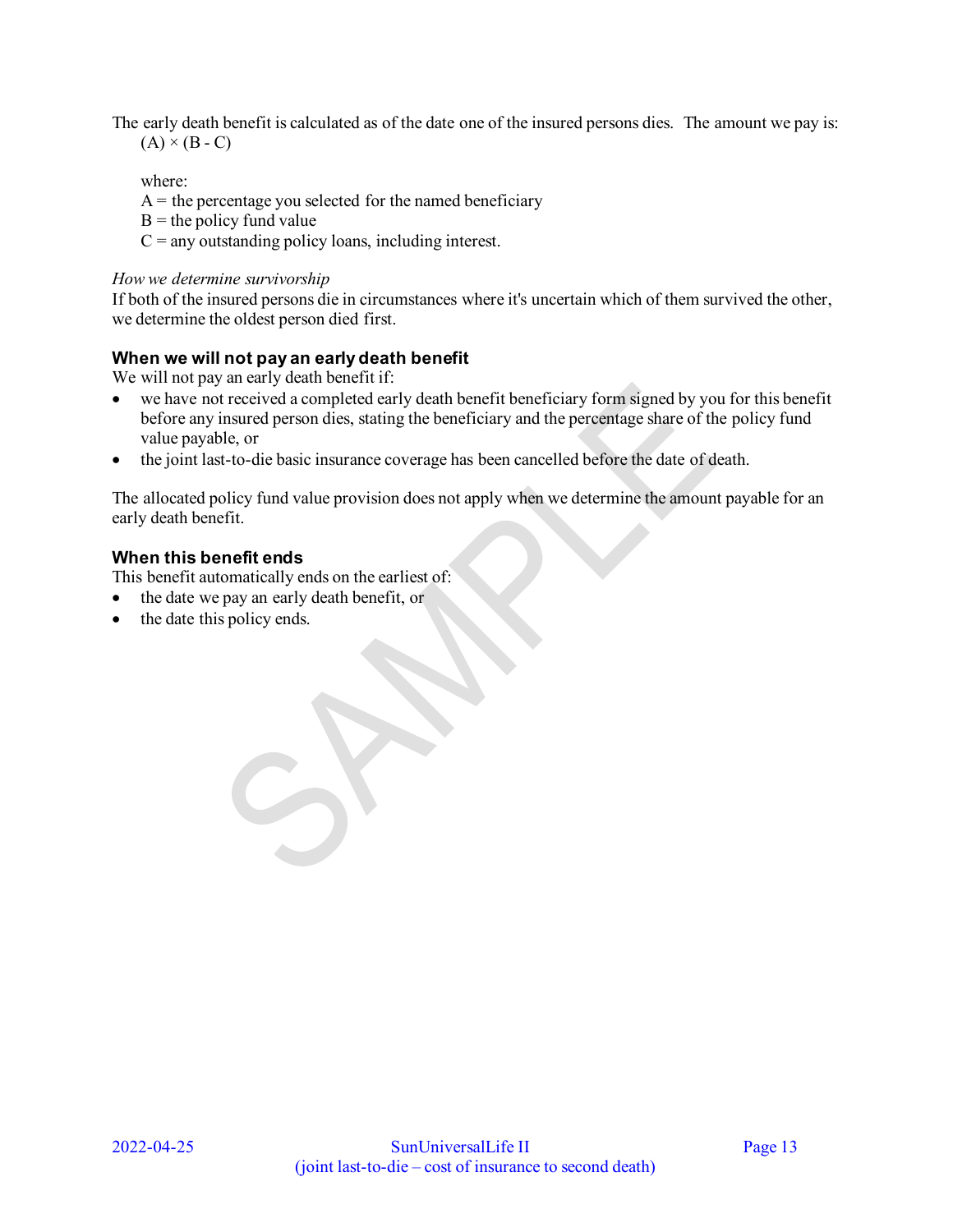# <span id="page-13-0"></span>E15085A **Section 2: Investment provisions**

# <span id="page-13-1"></span>E15090A **Policy fund value**

Your policy fund value is the total amount in the activity account plus the total of your investment accounts.

We will limit the amount of money you may have in your policy fund, based on the tax-exempt limit. This is described later in your policy under the heading, *Maintaining the tax-exempt status of your policy*.

You may make withdrawals from your policy fund. This is explained later under the heading, *Withdrawing money from your policy*.

You may borrow money from your policy. This is explained later under the heading, *Borrowing money from your policy (policy loans)*.

In addition, we may deduct transaction fees from your policy fund. These are explained later in your policy under the heading, *Transaction fees*.

# <span id="page-13-2"></span>**Allocating policy fund value and policy loans**

#### **Allocating policy fund value**

If this policy has one basic insurance coverage, the entire policy fund value is allocated to that coverage.

If this policy has more than one basic insurance coverage, we allocate a portion of the policy fund value to each basic insurance coverage (proportional allocation).

The allocated policy fund value is a percentage of the *reduced policy fund value.* For each basic insurance coverage, the percentage is the proportion of the insurance amount for that coverage to the total of all insurance amounts for basic insurance coverages in the policy.

The *reduced policy fund value* is the policy fund value decreased by the monthly cost of insurance for any optional benefits included in this policy, excluding any *Total disability waiver, Owner waiver disability*  and *Owner waiver death benefits.* 

### **Allocating policy loans**

If this policy has one basic insurance coverage, all policy loans, including interest, are allocated to that coverage. If this policy has more than one basic insurance coverage, we allocate a portion of all policy loans, including interest, to each coverage.

The loans, including interest, are allocated in the same proportion as the allocated policy fund value.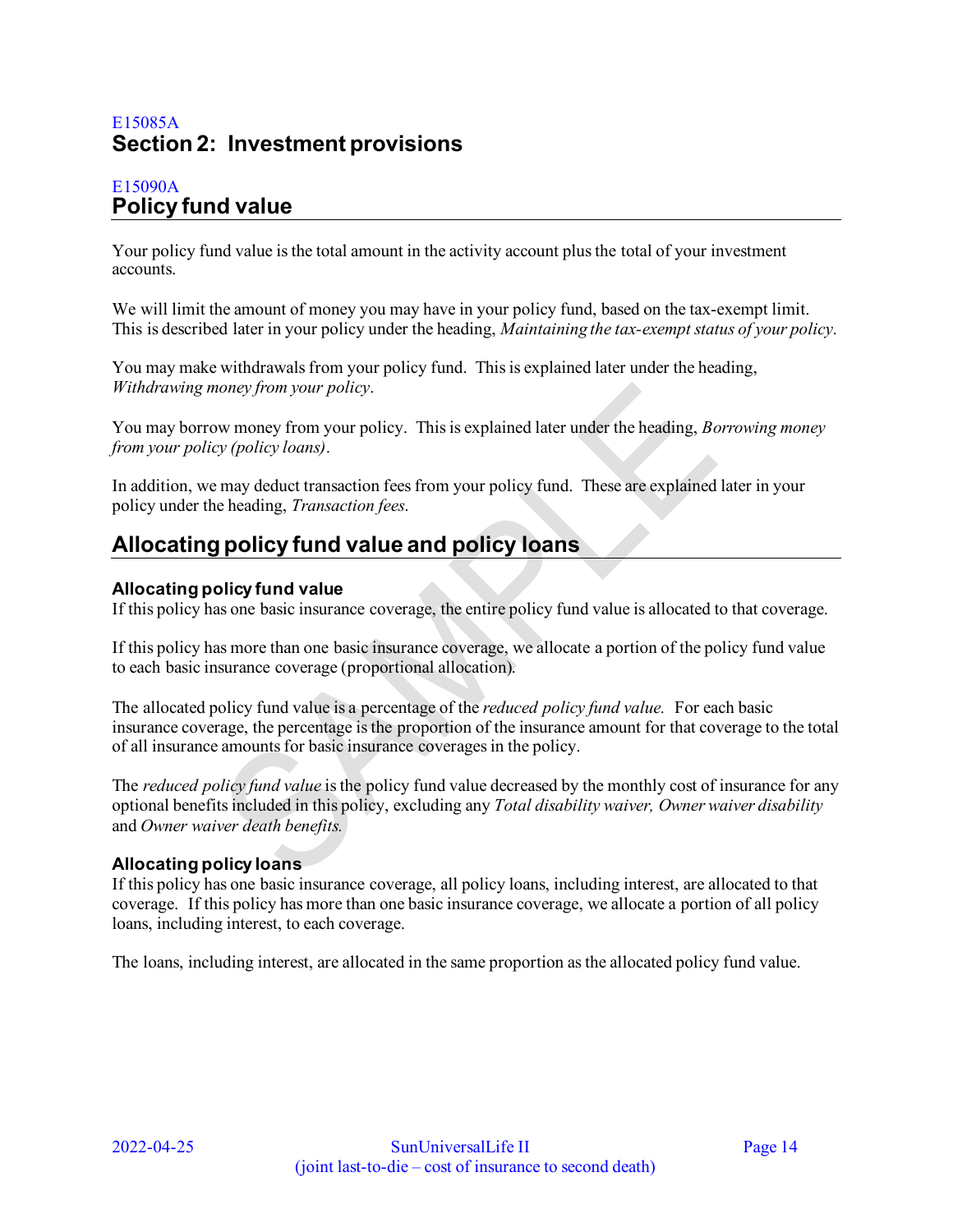# <span id="page-14-0"></span>E15100A **Investment accounts**

Several investment accounts are included in your policy: daily interest account (DIA), guaranteed interest accounts (GIAs), Sun Life Diversified Account and accounts based on the performance of managed funds. Your investment mix is the investment accounts and the percentages you selected for those accounts. You may change the accounts or percentages or both at any time by sending us your written request. We may charge a transaction fee.

Each of your investment accounts must have a minimum amount of \$100. All subsequent payments and transfers to each account must be at least \$100.

#### **Transfers to your investment accounts**

Provided the cost of insurance has been paid, money will be transferred from the activity account after the minimum amount for all selected accounts is met, according to your investment mix. Transfers are also processed on a monthly anniversary day if the minimum amount for all accounts is met.

*Example: assume the investment mix is Sun Life Managed Account A 10% and Sun Life Managed Account B 90%* 

- A minimum of \$1,000 must be in the activity account to meet the minimum required amount for this investment mix before a transfer can be made to the two selected investment accounts.
- Once  $$1,000$  is in the activity account, then  $$100 (10\% \text{ of } $1,000)$  will be transferred to the Sun Life Managed Account A account and \$900 (90% of \$1,000) will be transferred to the Sun Life Managed Account B account.
- If \$990 was in the activity account, money would not be transferred from the activity account to the selected accounts. With the investment mix of Sun Life Managed Account A 10% and Sun Life Managed Account B 90%, there is only \$99 (10% of \$990) available to be transferred to the Sun Life Managed Account A account and that does not meet the minimum requirement of \$100 for all selected accounts.

#### *Daily interest account (DIA)*

This account earns daily interest at the rate we determine. The interest rate is subject to change at any time. The guaranteed minimum interest rate will be at least 90% of the Government of Canada 30-day Treasury Bill rate in effect on the day we set the interest rate, less a management fee of 1.75 percentage points. Under no circumstances will the rate be less than 0%.

#### *Guaranteed interest accounts (GIAs)*

Guaranteed interest accounts are available in terms of 1, 3, 5 and 10 years. Each time money is transferred to a GIA, we establish a new layer for that amount with a specific maturity date and interest rate. The interest rate remains in effect for the full term of that account and interest is credited daily. Interest is compounded annually.

For each GIA, the guaranteed minimum interest rate will be at least 90% of the Government of Canada Bond rate with the same term, less a management fee of 1.75 percentage points. Under no circumstances will the rate for any GIA account be less than  $0\%$ .

If Government of Canada Bonds with the same term are not available, we will use our best estimate to determine what the rate would be if a bond with the same term were available.

When a GIA layer matures, we follow the selection you made on your application to either:

• apply the balance of the GIA layer to a new GIA account for the same term, or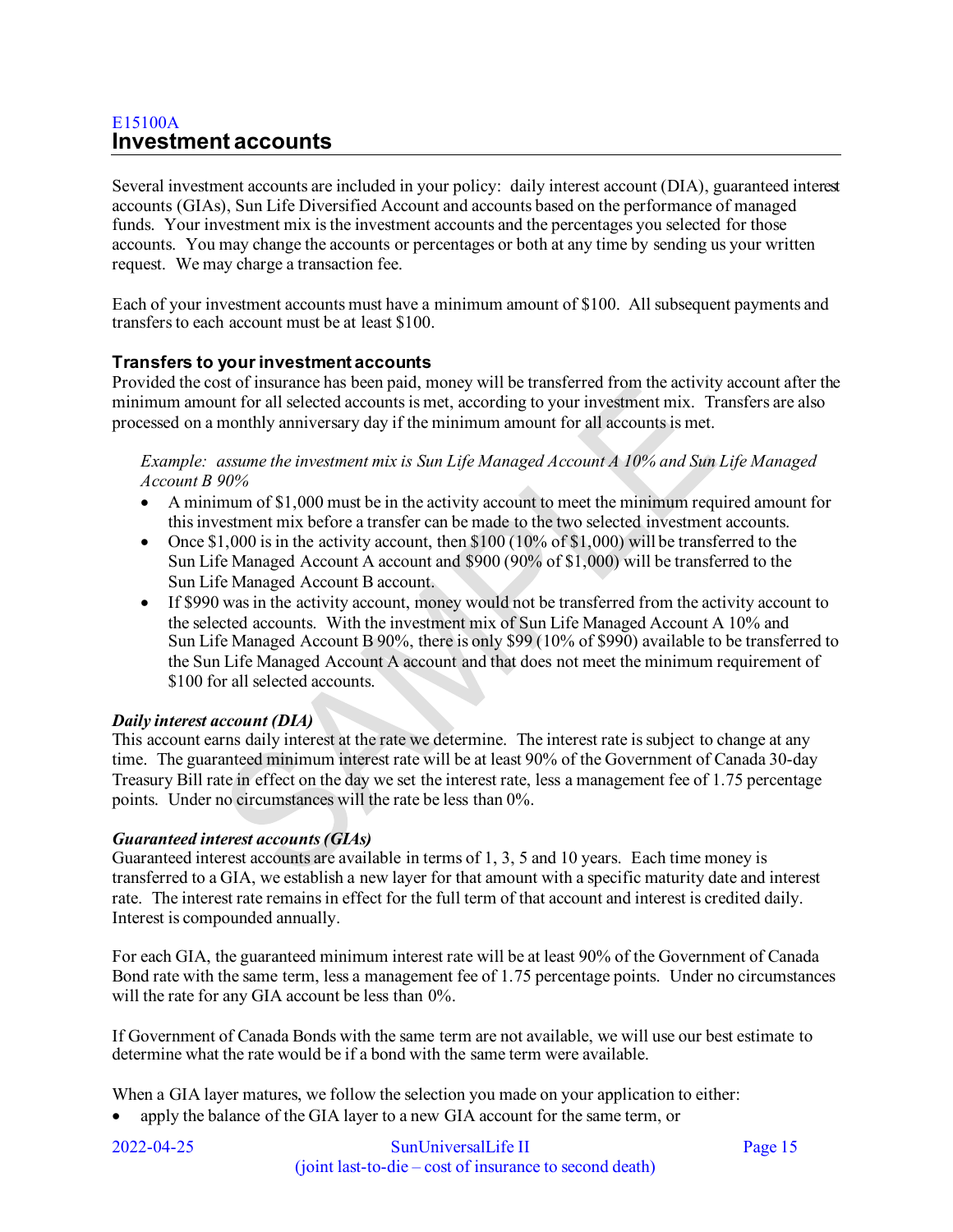• transfer the value including interest at the maturity date to the activity account. Money will be transferred from the activity account after the \$100 minimum amount for all your investment accounts is met according to your investment mix.

You may change your selection at any time.

We may change GIA accounts available to you at any time. If you have money in a discontinued account we'll tell you in advance. If you do not reply within the time specified in the notice, we will continue to follow your investment instructions except that money that would otherwise be transferred to a discontinued GIA account will be transferred to a GIA account with the next shortest term. We will always offer a GIA account with a 0% guaranteed minimum interest rate.

#### *Sun Life Diversified Account*

This account earns daily interest at the rate we determine. The interest rate is subject to change at any time. It is based on the average yield of a variety of investments including bonds, mortgages, common stocks and real estate. Under no circumstances will the rate be less than 0%.

We have the right to discontinue this account. If we discontinue this account, we will tell you in advance and provide information about other accounts that are available. If you do not reply within the time specified in the notice, the amount in the discontinued account will be transferred to the activity account. Once the \$100 minimum amount is met for all remaining selected accounts, the money will then be transferred according to your investment mix.

#### *Accounts based on the performance of managed funds*

The accounts offer returns based on the performance of designated funds managed by a fund manager that we select. Account balances will be adjusted daily. Each daily adjustment may increase or decrease the balance of the account, depending on the rate of return.

When you invest in any managed investment account you do not:

- acquire any ownership interest in a specific fund
- purchase units, or
- have any legal interest in any security.

We may change, merge, or withdraw accounts at any time. If we change or merge accounts in which you have a balance, we will tell you in advance and provide information about other accounts that are available.

If we withdraw an account in which you have a balance, we will transfer the balance for that account to another account with similar investment objectives and tell you in advance. If there are no accounts with similar investment objectives, a transfer will be made to the activity account. If money is transferred to the activity account and the \$100 minimum amount is met for all remaining selected accounts, the money will then be transferred according to your investment mix.

The daily rate of return for this account on a business day is:

- the Canadian dollar rate of return on the designated fund, which reflects the fund manager's expenses and fund distributions
- **minus**, if applicable, an additional annual management fee we charge, divided by the number of expected business days within the calendar year. This additional management fee may change from time to time.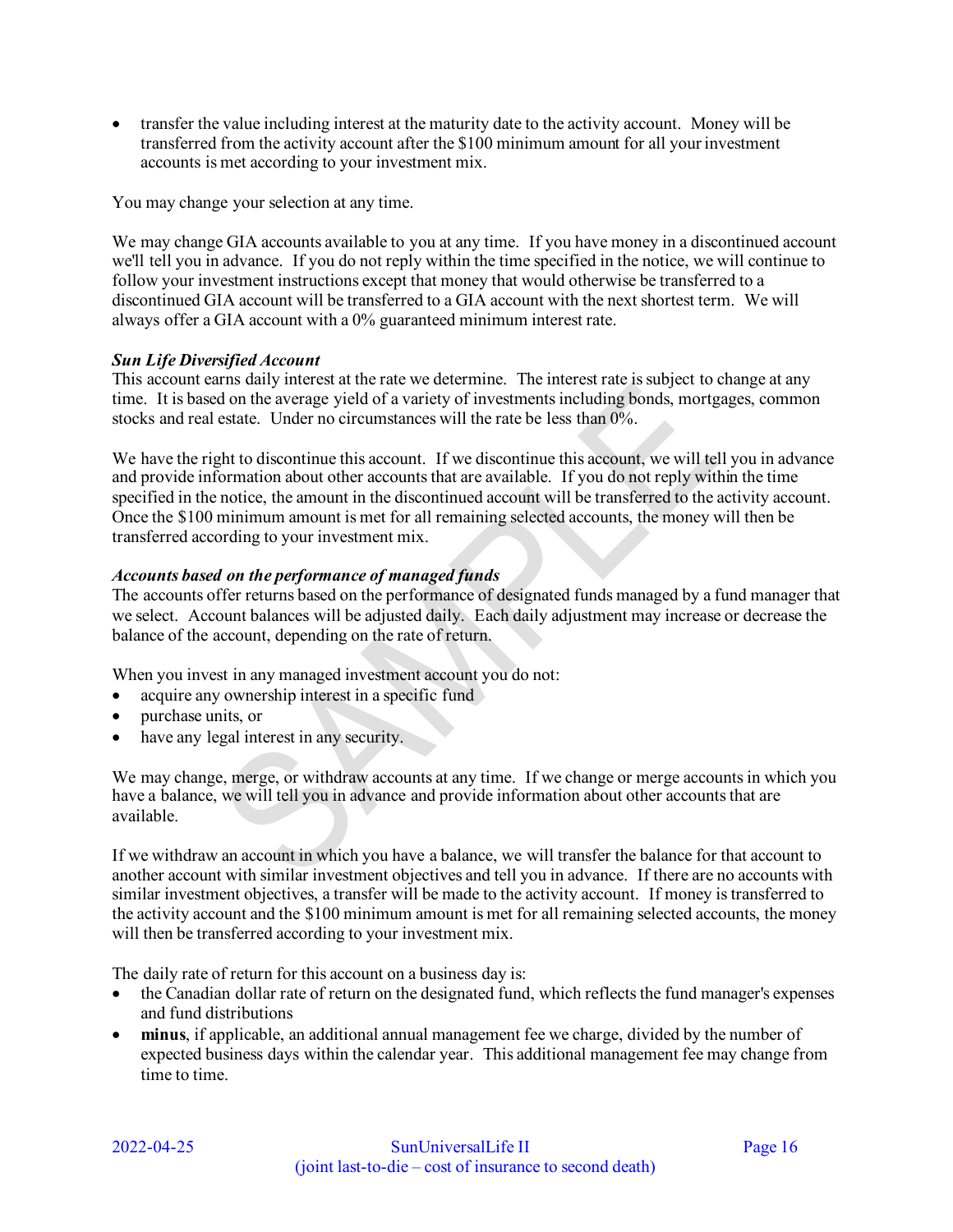The rate of return is not guaranteed and may be positive or negative. We have the right to revise or correct any rate of return that was based on incorrect information provided by the fund manager.

On a day other than a business day, the daily rate of return is 0%.

# <span id="page-16-0"></span>E15115A **Maintaining the tax-exempt status of your policy**

According to current Canadian tax law, the money in your policy fund is not taxed if your policy passes the tax-exempt limit test and the money remains in your policy fund. The tax-exempt limit changes annually on the policy anniversary.

If a payment would cause your policy to fail the tax-exempt limit test, we will transfer the excess amount of that payment directly to the service account. Provincial premium tax is not deducted from excess amounts transferred to the service account.

At each policy anniversary, if your policy fails the tax-exempt limit test, we make an adjustment to your policy, according to the method you selected, which is one of the following:

- retain the amount of all basic insurance coverages
- **increase** any basic insurance amount by the percentage required. The maximum increase is 8% of the cumulative basic insurance amount, including any increase under the *Level insurance amount plus indexing, Level insurance amount plus return of payments* or *Level insurance amount plus adjusted cost basis* death benefit type, or
- **increase and reverse:** increase any basic insurance amount by the percentage required. The maximum increase is 8% of the cumulative basic insurance amount. We reverse these increases at each future policy anniversary as long as the policy will not lose its exempt status. This method is only available with the *Level insurance amount* and *Insurance amount plus policy fund* death benefit types.

The total of the insurance amounts for all basic insurance coverages can never be more than 3 times the total insurance amount for the basic insurance coverages on the policy date and any other increases to the basic insurance coverage that you requested and we approved.

Any excess funds remaining in the policy fund at the policy anniversary date will be transferred to the service account. We withdraw these excess funds from the activity account first, then from the investment accounts, according to your withdrawal order.

When an insurance amount is increased, we establish a new basic insurance coverage for the amount of the increase. The cost of insurance rates that apply to the annual increases are based on:

- yearly renewable term rates payable to age 100 in effect on the date of each increase, and
- the attained age of the insured person (or attained joint age) on the date of the increase.

At each policy anniversary, we will also determine if any money can be transferred from the service account to the policy fund, and still have the policy pass the tax-exempt limit test. This minimizes the tax you pay on the service account. Provincial premium tax is deducted from the amount transferred from the service account to the activity account.

If Canadian tax law changes, we may limit or disallow any transactions or policy changes that affect your policy's tax-exempt status.

# <span id="page-16-1"></span>**Service account**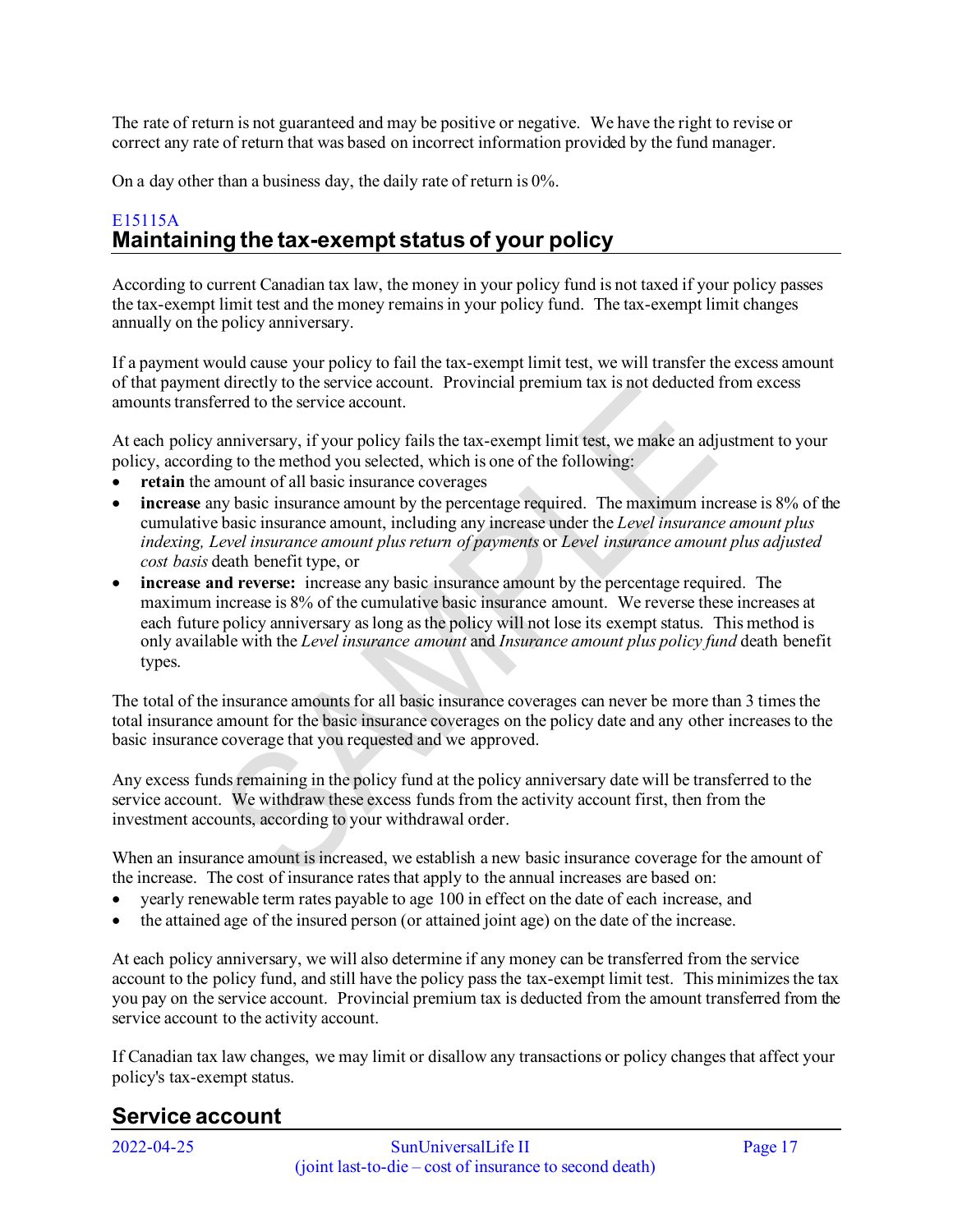This account earns interest according to the investment option you selected for the service account. Interest earned on the service account is taxable. We may set a maximum amount you may have in the service account.

The service account is not part of the policy fund value.

# <span id="page-17-0"></span>**Market value adjustment (MVA)**

There is no MVA when money is transferred from:

- any investment account to the activity account to pay for the cost of insurance
- any investment account to the service account, or
- the service account to the activity account.

We may deduct an MVA when you:

- withdraw money from this policy, or
- transfer money between investment accounts.

For these transactions, we deduct an MVA if:

- money is withdrawn or transferred from a GIA layer before it matures, and the current interest rate for a new GIA layer with the same term is greater than the interest rate of the existing GIA layer, or
- money is withdrawn or transferred from the Sun Life Diversified Account, and the latest yield available to us for Government of Canada long term bonds is greater than the current interest rate for the Sun Life Diversified Account.

#### *Guaranteed interest account (GIA)*

The MVA = W  $\times$  { 1 - the lesser of 1 and [  $(1 + J)^D \div (1 + K)^D$  ] }

where:

 $W =$  amount withdrawn or transferred from the GIA layer

- $D =$  number of days to maturity in the existing GIA layer, divided by 365
- $J =$  interest rate for the existing GIA layer
- $K =$  current interest rate for a new GIA layer with the same term as the existing GIA.

#### *Sun Life Diversified Account*

The MVA = W  $\times$  { the lesser of 1 and [ 10  $\times$  the greater of (0 and {A - B} ) ] }

where:

- $W =$  amount withdrawn or transferred from the Sun Life Diversified Account
- $A =$  the latest yield available to us for Government of Canada long term bonds
- $B =$  current interest rate for the Sun Life Diversified Account

If the latest yield for Government of Canada long term bonds is not available, we will use our best estimate to determine what the yield would be.

# <span id="page-17-1"></span>**Withdrawing money from your policy**

You may withdraw money from your policy at any time. The minimum withdrawal amount is \$250. We may charge a transaction fee for withdrawals.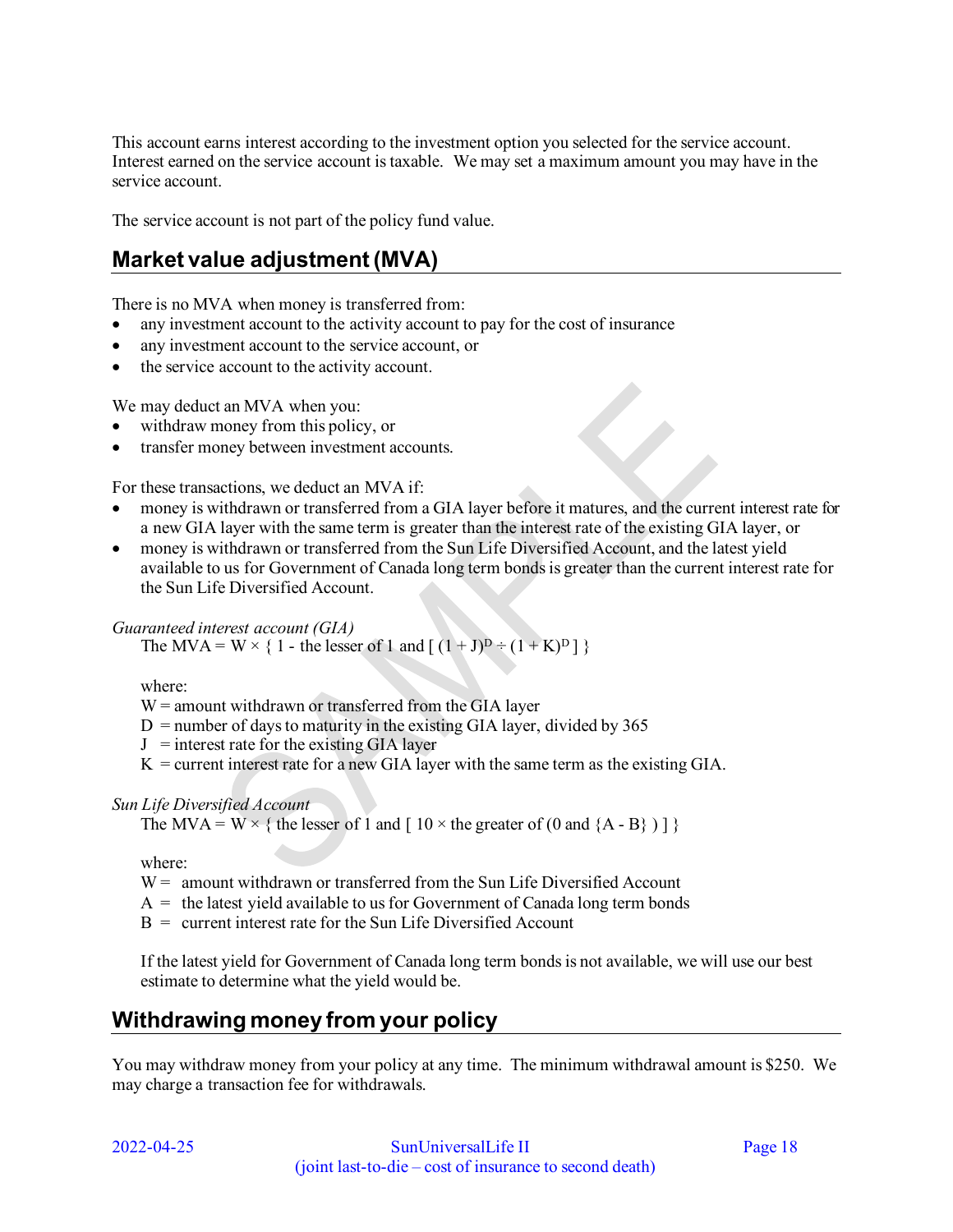Unless you tell us otherwise, we withdraw money from the service account, then from the activity account and then, if necessary, from your investment accounts according to your withdrawal order. When money is withdrawn from a GIA, it will be taken from the layer closest to maturity. Any withdrawal from GIAs or the Sun Life Diversified Account may be subject to a market value adjustment.

The maximum amount you may withdraw is:

- the current cash surrender value
- **minus** any guaranteed cash value
- **minus** an amount equal to the previous month's cost of insurance deductions for basic insurance and any optional benefits, multiplied by 12.

The cash surrender value is:

- the policy fund value
- **minus** any surrender charge
- **minus** any outstanding policy loans, including interest
- **minus** any market value adjustment that applies to GIAs or the Sun Life Diversified Account
- **plus** any guaranteed cash value
- **plus** any amount in the service account.

You may have to pay tax on withdrawals from your policy fund.

# <span id="page-18-0"></span>**How withdrawals may affect a death benefit**

If your death benefit type is *Insurance amount plus policy fund,* a withdrawal from your policy fund will reduce the death benefit that is payable.

For the following death benefit types, we reduce the insurance amount by the amount of the withdrawal:

- *Level insurance amount*
- *Level insurance amount plus indexing*
- *Level insurance amount plus return of payments,* or
- *Level insurance amount plus adjusted cost basis.*

We first reduce the most recent increases to the insurance amount that resulted from maintaining your tax-exempt status. We then reduce the most recent increases to the insurance amount that resulted from annual increases for the following death benefit types:

- *Level insurance amount plus indexing*
- *Level insurance amount plus return of payments,* and
- *Level insurance amount plus adjusted cost basis.*

We then reduce any other increases to the insurance amount for the basic insurance coverage that you requested and we approved.

In addition, if your death benefit type is either *Level insurance amount plus return of payments* or *Level insurance amount plus adjusted cost basis,* we will change it to *Level insurance amount.* The insurance amount of the basic insurance coverage for the *Level insurance amount* death benefit type will be equal to the basic insurance amount in effect on the last policy anniversary, minus the amount of the withdrawal.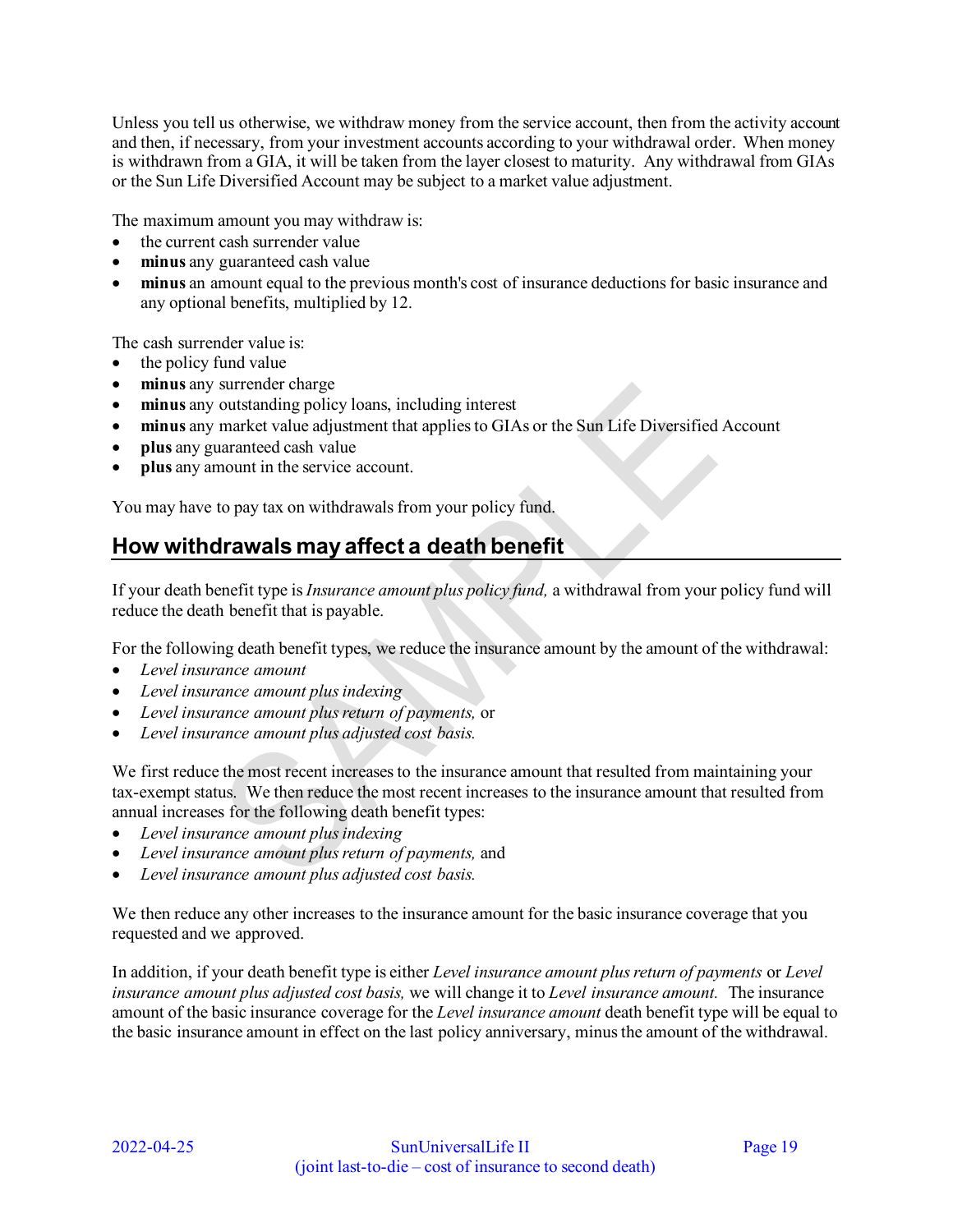#### <span id="page-19-0"></span>**Loans you request**

After the first policy year, you may borrow money from your policy fund. The minimum amount you may borrow is \$250. We may charge a transaction fee. We charge interest on any loan.

The maximum amount you may borrow is:

 $\{75\% \times (A + B - C - D) \} - E - \{F \times (1 + G) \}$ 

where:

 $A =$  the policy fund value

- $B =$ any guaranteed cash value
- $C =$  any surrender charge
- $D$  = any market value adjustment that applies to GIAs and the Sun Life Diversified Account
- $E = \text{cost of insurance deductions}$  for basic insurance and any optional benefits for the previous month, multiplied by 12
- $F =$  any outstanding policy loans, including interest
- $G =$  the current loan interest rate, divided by 100.

#### **Loans we initiate – automatic payment loan**

The automatic payment loan is initiated by us and is used to pay the cost of insurance when there is insufficient money in your policy fund and you have a guaranteed cash value. We do this to keep your policy in effect.

The automatic policy loan is only available if:

- your policy's cost of insurance type is guaranteed level rates for 10, 15 or 20 years, and
- at least one of these types is in effect on the date there isn't enough money in the policy fund to pay the cost of insurance.

#### **Information about your loans**

If the amount of your policy loan, including interest, becomes greater than your policy fund plus any guaranteed cash value, your policy will end 31 days later unless we receive a payment within that period to keep your policy in effect. We set the minimum amount of this payment.

We charge interest on the loan each day. The interest is compounded annually. This means the interest accumulates and we add it to the balance of the loan at the end of the policy year. We set the interest rate on the date the loan is taken and tell you the interest rate charged on the loan. At each policy anniversary, we change the interest rate to the rate we would charge on new loans on your policy on that date, whether a new loan is taken or not.

You may repay a loan at any time.

If any loan is outstanding at the time a death benefit is payable, the amount of the loan plus interest will be deducted from the amount we pay to the beneficiary.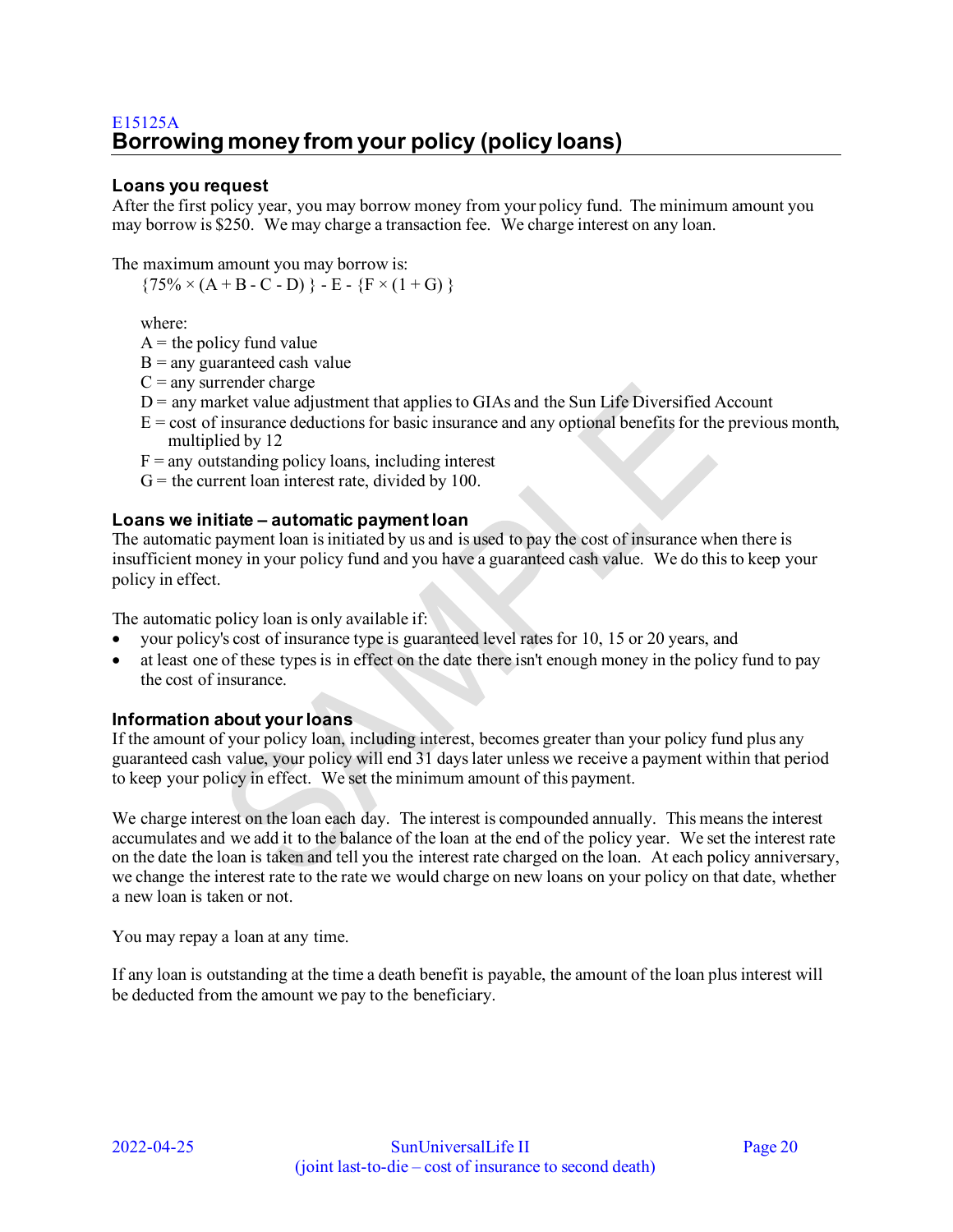# <span id="page-20-0"></span>E15140A **Accessing the policy fund when disabled, ill or injured**

You may make one withdrawal from your policy fund each time an insured person becomes disabled, ill or injured, as defined below. The minimum and maximum amount you may withdraw is described under the heading, *The amount you may withdraw.* You may make this withdrawal without incurring a taxable disposition, based on tax rules in effect as of the policy date. The tax rules may change at any time, without notice. The tax rules in effect on the date you request a withdrawal will apply.

#### **Qualifying to make a withdrawal from your policy fund**

Each disability must continue for at least 60 consecutive days. To be considered disabled in any of the four categories of disability (occupationally disabled, critically disabled due to illness or injury, critically disabled due to deteriorated mental ability and critically disabled - terminal illness) set out below, the insured person must be:

- under the active, continuous and medically appropriate care of a physician, or other health care practitioner acceptable to us
- following the treatment prescribed and any other recommendations made by a physician or health care practitioner, and
- occupationally disabled or critically disabled as defined below.

#### **Occupationally disabled**

To be considered occupationally disabled under this provision, the insured person must, as a result of illness or injury, qualify under one of the following:

#### *Disabled while employed*

- if the insured person is unable to perform the essential duties of their own occupation, and is not earning money or profiting from any occupation, or
- if the insured person is earning money or profiting from an occupation but they have experienced a loss of income of at least 50% over 60 consecutive days compared to the earned income from their own occupation during the 60 days immediately before the day they became disabled.

#### *Disabled while unemployed or retired*

• if the insured person is unemployed or retired on the date they become disabled, the insured person is unable to perform the essential duties of their last regular occupation.

#### *Disabled while employed in the home*

• if the insured person is responsible for maintaining their home or caring for immediate family members, the insured person is unable to perform all of the essential duties of maintaining that home or caring for those individuals.

#### *Disabled while a student*

If the insured person is a student on the date they become disabled and their attained age is 18 or older on that date, and they are unable to:

- attend or participate as a student in an education program, or
- perform any occupation for earnings or profit within their education, training or experience.

If the insured person's attained age is less than 18, we consider them to be disabled if, as a result of illness or injury, they require the presence of an adult attendee in order to participate in an education program.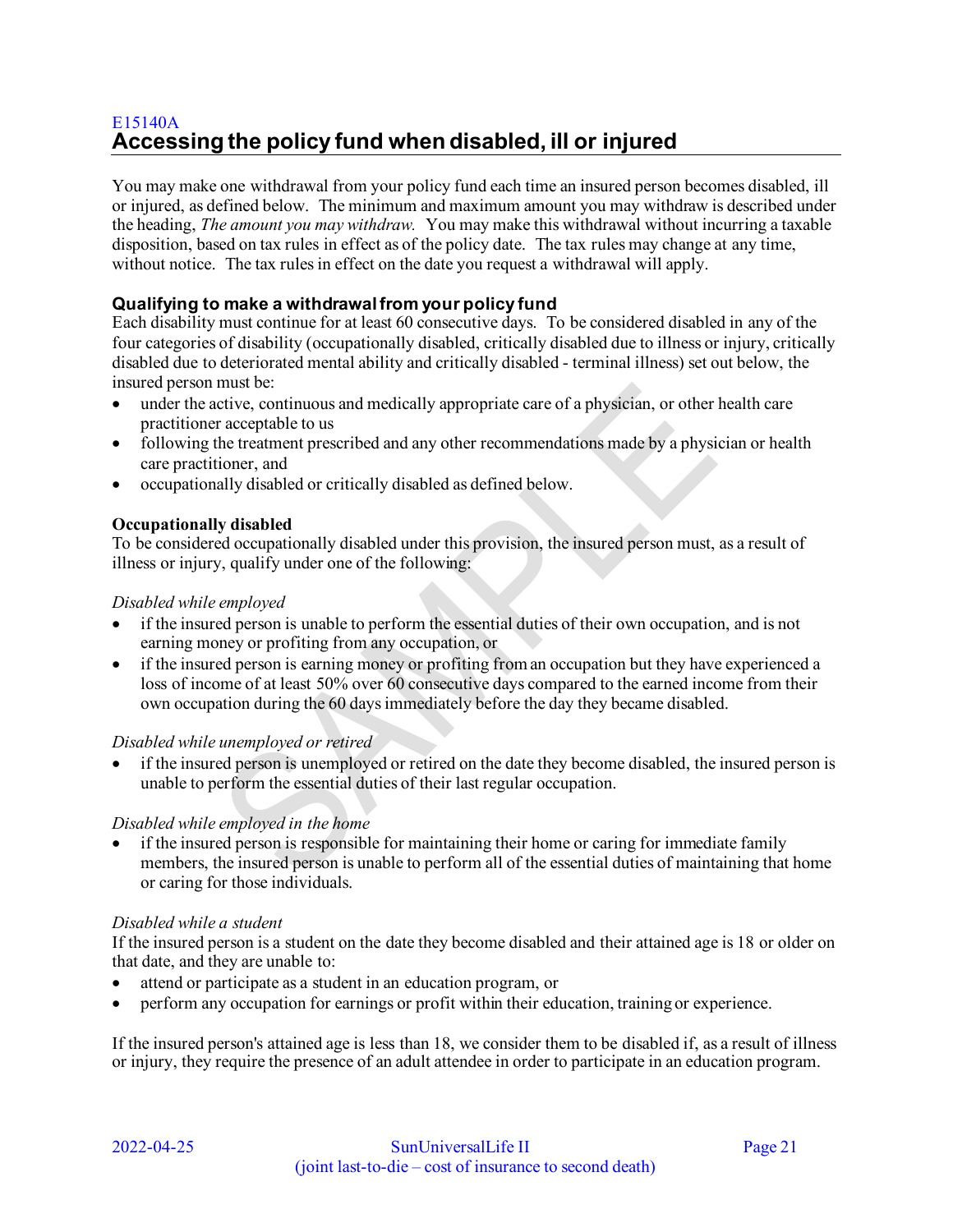#### **Critically disabled - due to illness or injury**

Critically disabled means the insured person, as a result of illness or injury, is unable to perform one or more of the activities described below. The activities are:

#### *Bathing*

Bathing means washing oneself:

- in a bathtub or shower, including getting in and out of the bathtub or shower, or
- by sponge bath.

#### *Dressing*

Dressing means putting on, taking off, fastening and unfastening:

- clothing, and
- medically necessary braces or artificial limbs.

An insured person is not dependent for dressing if reasonable alterations to or changes in the clothing they usually wear would enable them to dress without substantial physical assistance.

#### *Feeding*

Feeding means the insured person's ability to get food into their body:

- through the mouth, or
- by a feeding tube.

Feeding does not include cooking or preparing a meal.

#### *Toileting*

Toileting means getting to and from and on and off the toilet, and performing associated personal hygiene.

#### *Transferring*

Transferring means moving into or out of a bed, chair or wheelchair. This does not include getting into or out of the bathtub or shower, as we include this in bathing.

#### *Continence*

Continence means the ability to control both bowel and bladder functions, or maintain a reasonable level of personal hygiene (including caring for catheter or colostomy bag) when not able to control either bowel or bladder functions or both.

#### **Critically disabled - due to deteriorated mental ability**

We consider the insured person critically disabled if they have deteriorated mental ability and need constant supervision by another person for protection from threats to their physical health and safety as the result of deterioration in or a loss of:

- short-term or long-term memory
- orientation as it relates to people, place and time
- reasoning, or
- judgment, as it relates to safety awareness.

Deteriorated mental ability must result from an organic brain disorder such as Alzheimer's disease, irreversible dementia, or brain injury. Deteriorated mental ability is also known as cognitive impairment. Deteriorated mental ability is determined by a neurologist licensed and practising in Canada or the United States, based on:

• clinical examination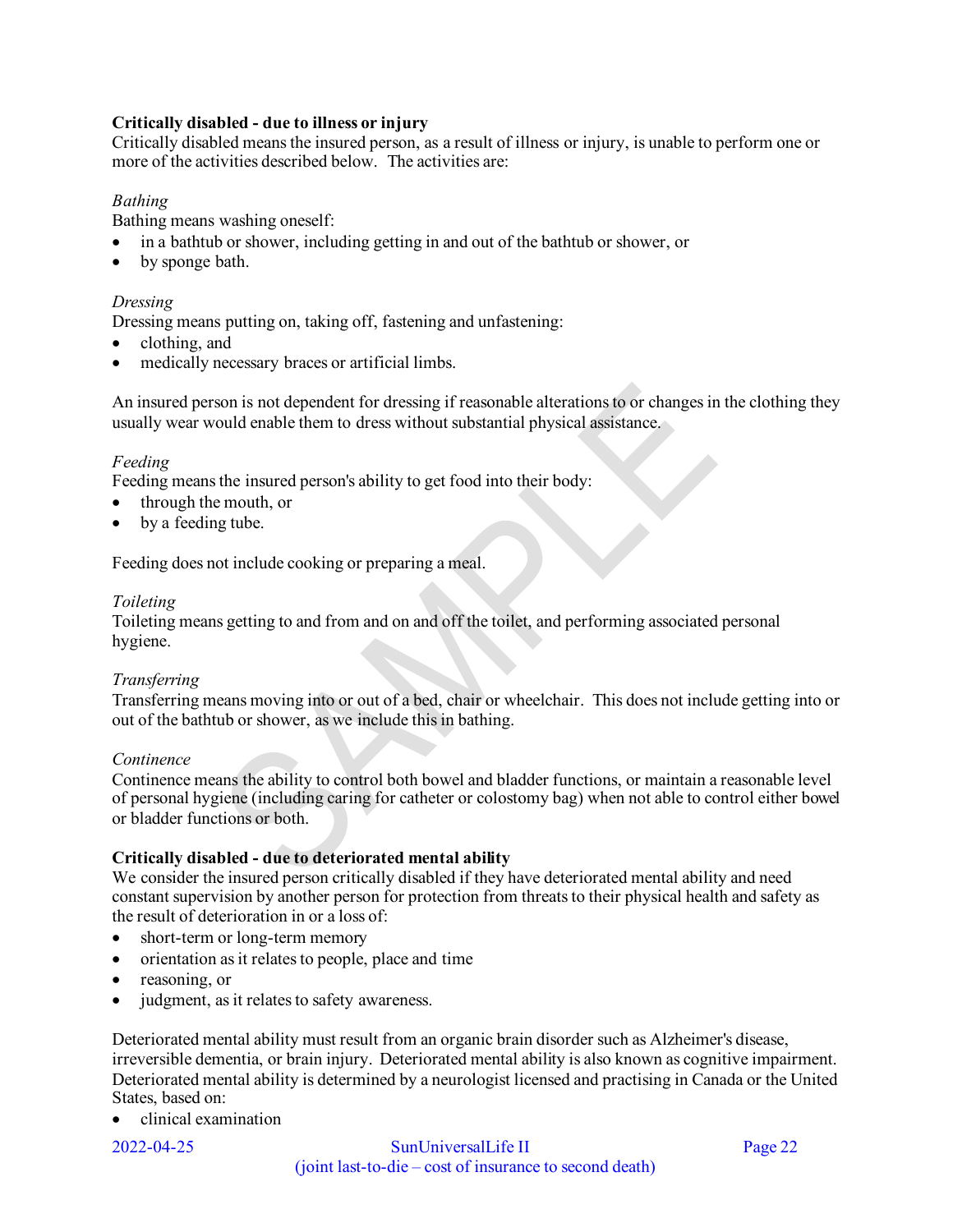- radiological studies, and
- psychological testing.

#### **Critically disabled - terminal illness**

We consider the insured person critically disabled if they have a condition which has been diagnosed as terminal by a physician, and the life expectancy is less than 24 months.

#### **The amount you may withdraw**

The maximum amount you may withdraw from your policy fund is:

- the policy fund value
- **minus** any surrender charge that may apply on the date of the withdrawal
- **minus** the amount of any outstanding policy loans, including interest
- **minus** any market value adjustment that applies to GIAs and the Sun Life Diversified Account
- **minus** an amount equal to the cost of insurance for the next 12 months
- **minus** a claim assessment fee.

The minimum amount you may withdraw is \$500.

The company will credit interest up to the date of withdrawal.

Unless you tell us otherwise, we withdraw money from the activity account and then, if necessary, from your investment accounts according to your withdrawal order. When money is withdrawn from a GIA, it will be taken from the layer closest to maturity.

**V** 

The total death benefit will be reduced by the amount of your withdrawal and may reduce the insurance amount, as described under *How withdrawals may affect a death benefit*.

#### **Making a claim for this benefit**

To make a claim for this benefit, contact us at the toll free phone number shown at the beginning of this policy for the appropriate form. You must pay a claim assessment fee each time you submit a claim to access your policy fund when disabled.

You may not make any withdrawal under this provision if:

- we rated the insured person as a substandard risk for medical reasons and they continue to be rated on the date they become disabled, or
- this policy came into effect as the result of a conversion from another life insurance policy while the insured person was disabled.

Before we approve the claim, the insured person's date of birth must be verified.

If the insured person is disabled when you make a claim for this benefit, we must receive proof of their disability after it continued for more than 60 consecutive days.

If the insured person is no longer disabled when you make a claim for this benefit, we must receive proof:

- that the disability continued for more than 60 consecutive days, and
- of the disability within 1 year of the date the insured person is no longer disabled.

In addition to the claim assessment fee, you must pay any cost associated with providing proof of disability.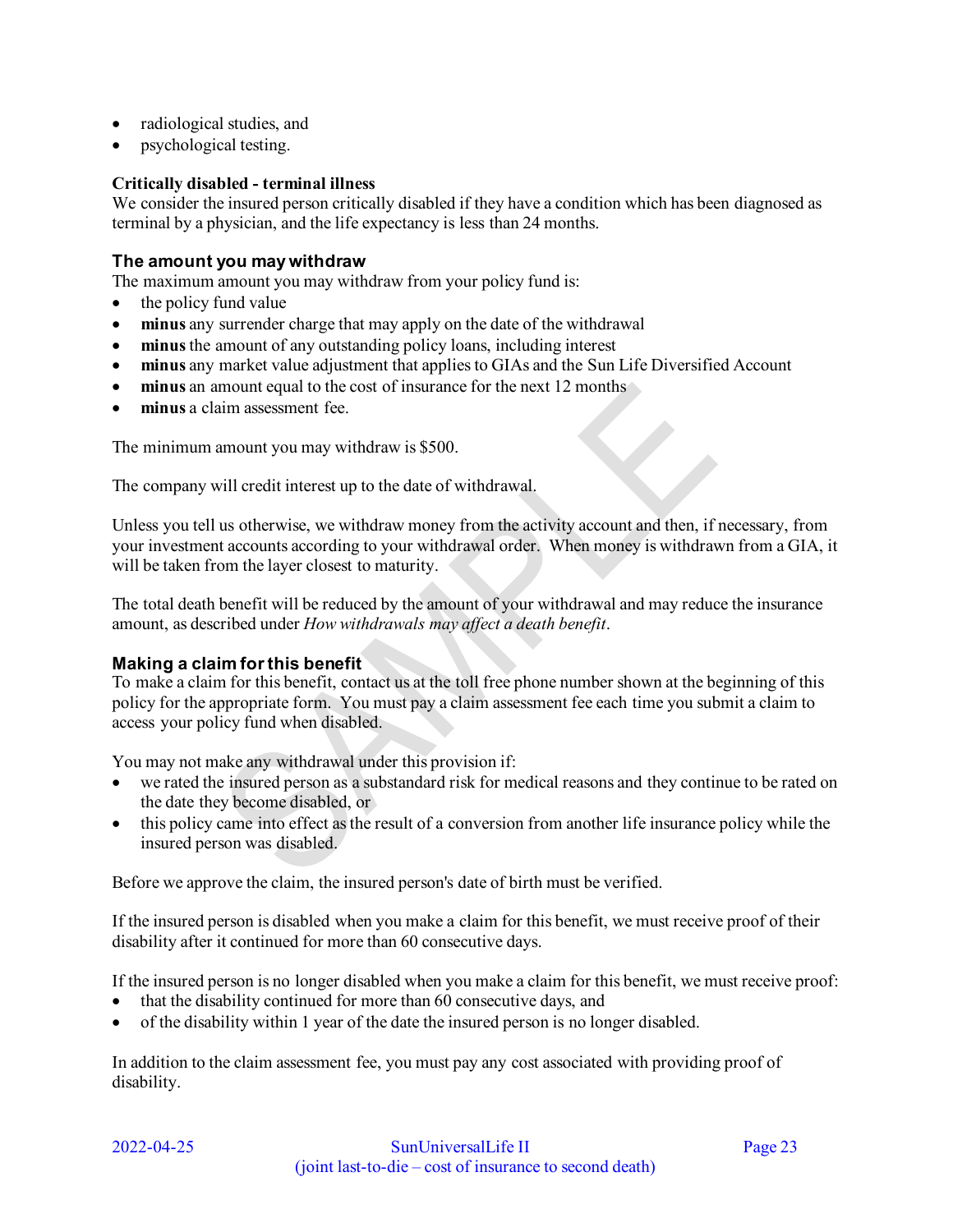We may also require the insured person to authorize us to gather and use additional information from other insurers or government agencies.

### **When you do not qualify for this benefit (exclusions and limitations)**

You do not qualify for this benefit if the disability is directly or indirectly caused by or associated with the insured person committing or attempting to commit a criminal offence.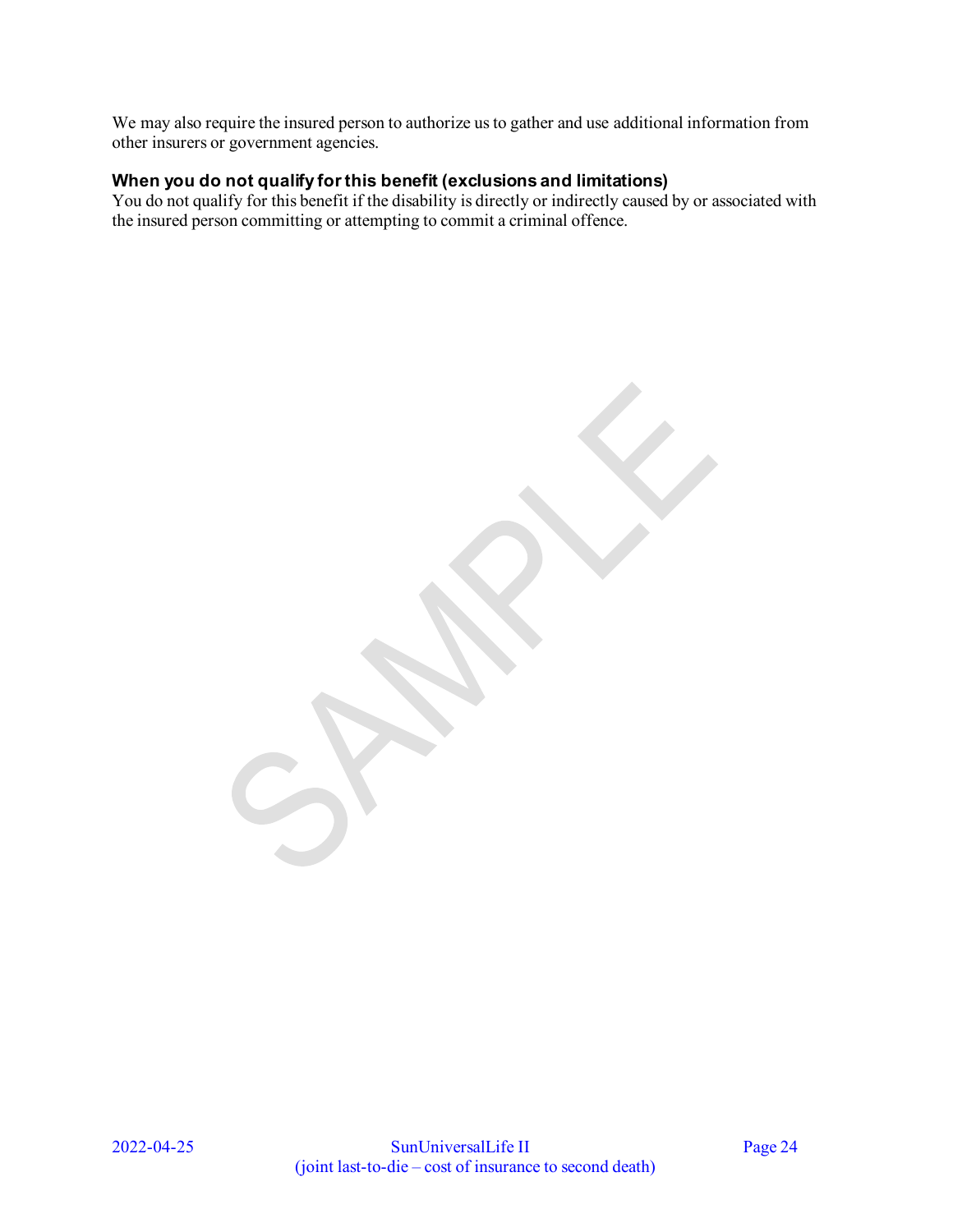# <span id="page-24-0"></span>E15150A **Section 3: General provisions**

#### <span id="page-24-1"></span>E15155A **When your policy will end due to lapse**

Your policy will end 31 days after a monthly anniversary day if on that day the policy fund value, plus any guaranteed cash value, minus any outstanding loans, including interest, is less than the cost of insurance for the next month.

If your policy ends this way, it has lapsed.

To prevent your policy from ending we must receive the required payment before the end of the 31<sup>st</sup> day. We will tell you the amount you are required to pay to keep the policy from ending.

# <span id="page-24-2"></span>**Putting your policy back into effect**

We will not put this policy back into effect if you cancelled it. If your policy ended because it lapsed, you may apply to put it back into effect if all the persons insured under the basic insurance coverage are alive on the date the policy lapses. This process is called reinstatement.

If you want to put your policy back into effect, you must:

- apply within 2 years of the date the policy ended
- give us new evidence of insurability that we consider satisfactory for all of the insured persons
- give us a payment, equal to:
	- the cost of insurance, including interest, owing from the date the policy ended up to the date it is reinstated
	- the monthly cost of insurance on the date of reinstatement multiplied by 2 if you pay monthly or multiplied by 12 if you pay annually
	- any applicable premium tax, and
	- any guaranteed cash value on the date the policy ended, including interest, accumulated to the date of reinstatement.

We will tell you when we approve your application to reinstate your policy. If we don't approve your application, we'll refund the amount you paid when you applied.

#### *Reinstating while disabled*

We will not put this policy back into effect if you cancelled it. If an *Owner waiver disability benefit or Total disability waiver benefit* is included and your policy lapsed while you or an insured person is disabled, you may apply to put this policy back into effect, without giving us new evidence of insurability.

The conditions that must exist for us to consider your application are:

- 4. The policy must have ended by lapse before a claim was made for the disability benefit or after a claim was made but before we completed our claim assessment
- 5. You must apply within 1 year of the date the policy ended by lapse
- 6. The disabled person must have been disabled when the policy lapsed and their disability continued for at least 6 consecutive months
- 7. You must apply before the end date of the disability benefit on the insured person shown on the *Policy summary*

|  | 2022-04-25 |
|--|------------|

#### SunUniversalLife II Page 25 (joint last-to-die – cost of insurance to second death)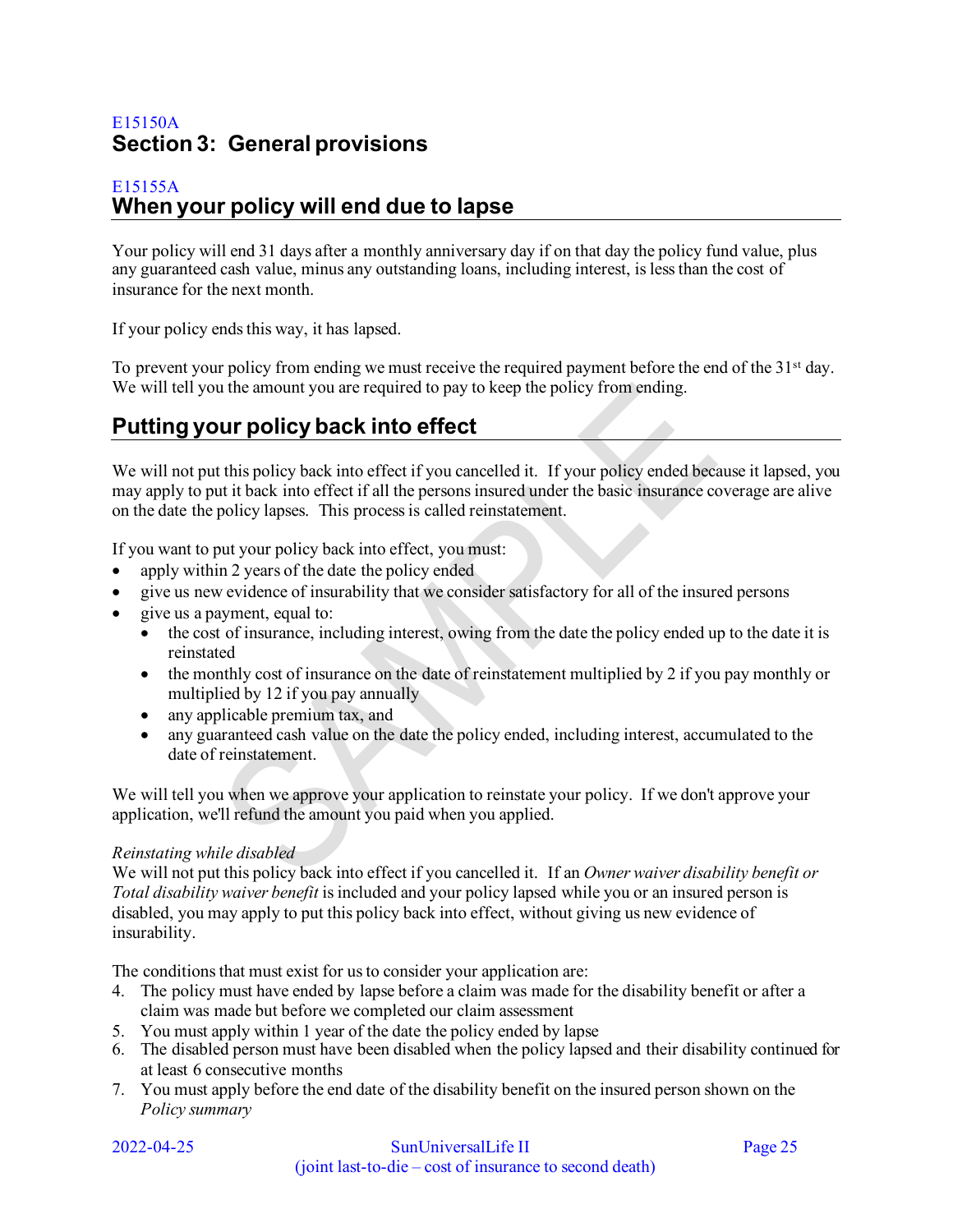- 8. You must give us proof, that we consider satisfactory, of the disability and the length of time the insured person was disabled, and
- 9. All persons insured under the basic insurance coverage must be alive when you apply and continue to be alive on the date we reinstate your policy.

# <span id="page-25-0"></span>**Transaction fees**

We do not charge a fee for the first four policy transactions or policy changes, in each policy year. We may charge a fee for additional policy transactions and policy changes. If we charge a fee, it will never be more than \$50.

# <span id="page-25-1"></span>E15165A **Applying for changes to your policy**

You may apply for certain changes to your policy. A transaction fee may apply. Your application must be in a form acceptable to us and satisfy our administrative rules.

### **Changing the death benefit type**

We determine which death benefit type is available to you and if you may change it once selected, as described below. If you apply to change the death benefit type, you may be required to provide evidence of insurability we consider satisfactory. All basic insurance coverages in this policy must have the same death benefit type.

You may change the death benefit type from *Level insurance amount, Level insurance amount plus indexing, Level insurance amount plus return of payments* or *Level insurance amount plus adjusted cost basis* to *Insurance amount plus policy fund.* You must provide new evidence of insurability if the change results in an increase to the policy's net insurance amount at risk.

You may change the death benefit type from *Insurance amount plus policy fund* to *Level insurance amount* if the policy doesn't have any basic insurance coverages with a cost of insurance type of guaranteed level rates for 10, 15 or 20 years.

You may change the death benefit type from *Level insurance amount plus indexing, Level insurance amount plus return of payments* or *Level insurance amount plus adjusted cost basis* to *Level insurance amount.* The insurance amount of the basic insurance coverage for the *Level insurance amount* death benefit type will be equal to the basic insurance amount in effect on the last policy anniversary. You must provide new evidence of insurability if the change results in an increase to the policy's net insurance amount at risk.

#### **Changing the cost of insurance type**

After the first policy anniversary, you may apply to change the cost of insurance type as described below, depending on our rules about the age of the insured person and amount of insurance.

You may change the cost of insurance type from guaranteed yearly renewable term rates to age 70 or age 85 to guaranteed level rates to age 100.

If the policy's death benefit type is *Insurance amount plus policy fund*, a change to guaranteed level rates for 20 years is also permitted from the following cost of insurance types:

- guaranteed yearly renewable term rates to age 70 or age 85, and
- guaranteed level rates to age 100.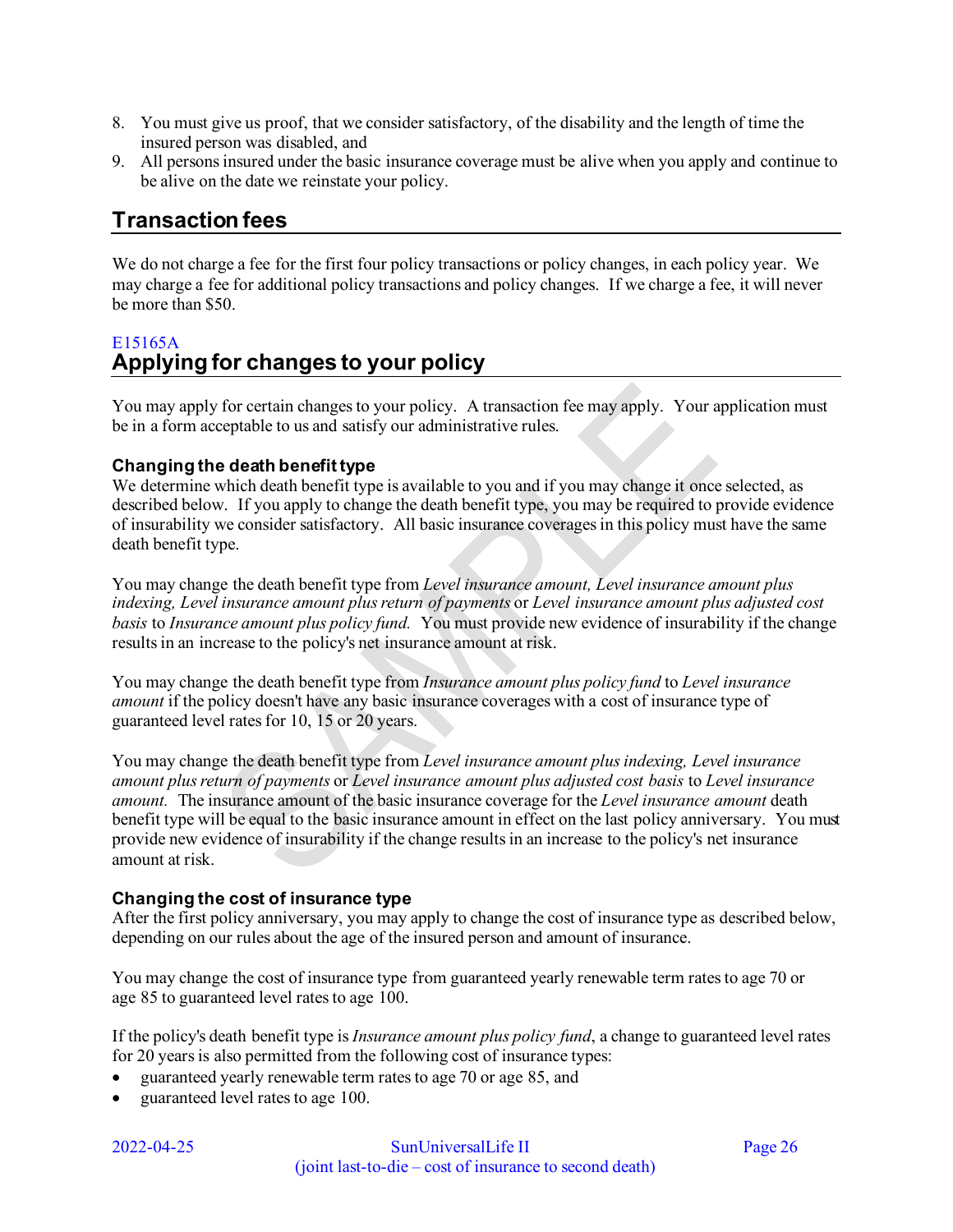The new cost of insurance rates for a basic insurance coverage will be based on the attained age of the insured person (or attained joint age), and the rates in effect on the date of the change.

#### **Insurance amount increases**

You may increase the amount of a basic insurance coverage by a minimum of \$50,000 and a maximum amount that we determine. You must provide new evidence of insurability that we consider satisfactory. Any new cost of insurance for the increase in the insurance amount is based on the attained age of the insured person (or attained joint age) and the rates in effect on the date of the change.

Increases to the amount of a basic insurance coverage are not permitted if the cost of insurance type is guaranteed level rates for 10 or 15 years.

#### **Insurance amount decreases**

You may decrease the amount of a basic insurance coverage, but not below the minimum amount we determine.

We first reduce the most recent increases to the insurance amount that resulted from maintaining your tax-exempt status, if the method you selected is increase or increase and reverse. We then reduce the most recent increases to the insurance amount that resulted from annual increases for the following death benefit types:

- *Level insurance amount plus indexing*
- *Level insurance amount plus return of payments,* and
- *Level insurance amount plus adjusted cost basis.*

If required, we then reduce the remaining insurance amount for the basic insurance coverage(s) you requested.

In addition, if your death benefit type is either *Level insurance amount plus return of payments* or *Level insurance amount plus adjusted cost basis,* it will be changed to *Level insurance amount.* 

The target annual payment does not change when the insurance amount for the basic insurance coverage is decreased. A decrease is not available in the first 12 months a basic insurance coverage is in effect.

#### **Changing the indexing percentage**

If your death benefit type is *Level insurance amount plus indexing*, you may change the indexing percentage. If you are applying to increase the indexing percentage, you must provide new evidence of insurability we consider satisfactory.

#### **Changing the withdrawal order**

You may change the withdrawal order at any time.

#### **Removing a basic insurance coverage**

You may remove a basic insurance coverage for the insured person. The target annual payment for that basic insurance coverage remains in effect.

# <span id="page-26-0"></span>E15195A **Your right to cancel this policy**

You may cancel your policy at any time. Your decision to cancel your policy is your personal right. The cancellation is binding on you and any person entitled to make a claim under this policy, whether their entitlement is revocable or irrevocable.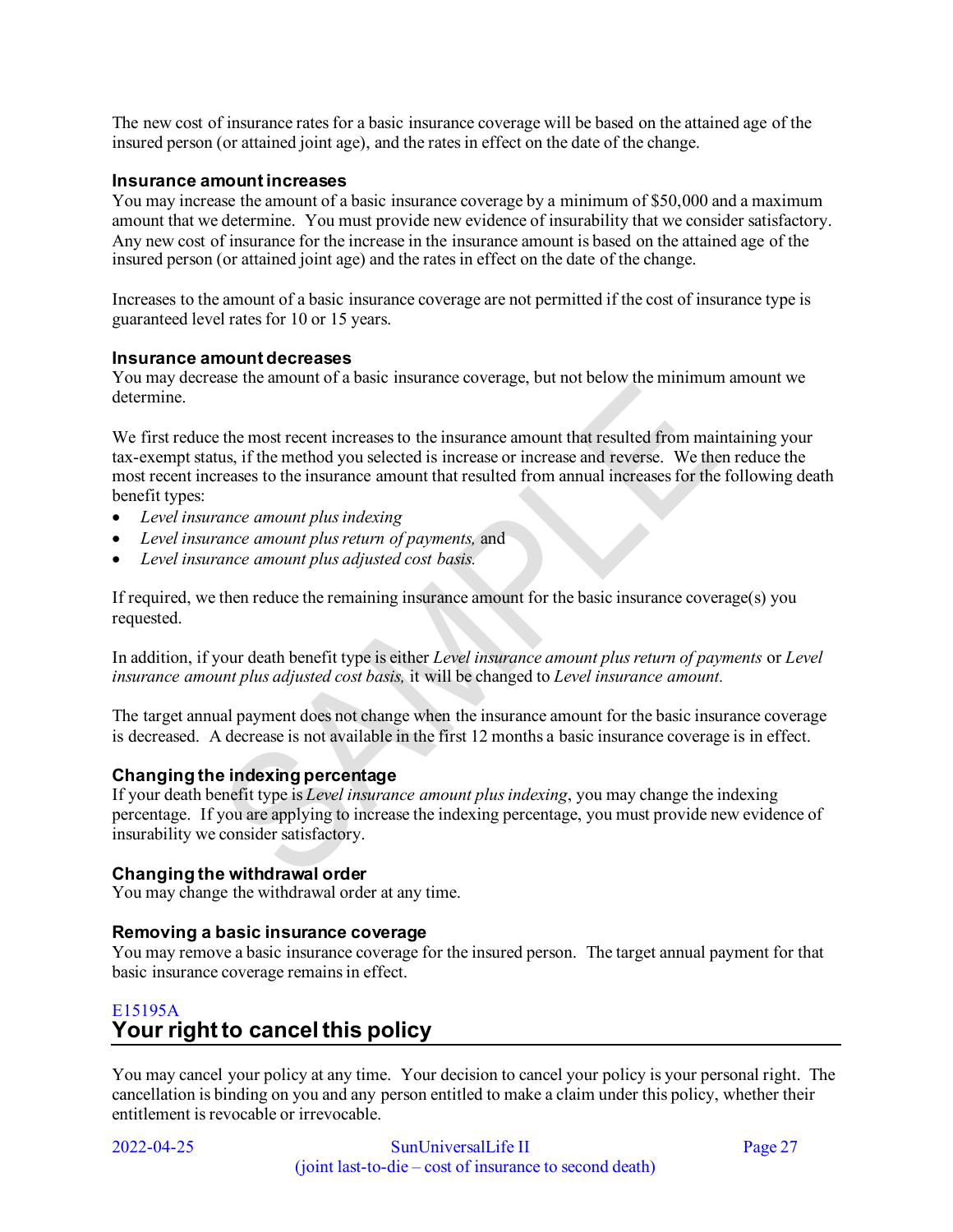All of our obligations and liabilities under this policy end immediately on the date we receive your request to cancel your policy or on any later date you indicate in your request.

To cancel your policy, send your request in writing to:

Sun Life Assurance Company of Canada 227 King Street South PO Box 1601, Stn. Waterloo Waterloo ON Canada N2J 4C5

If you apply to cancel your policy within the first 10 days of receiving it from us, we will treat this as a rescission. This is described under the heading, *If you change your mind within 10 days.* 

### **Cash surrender value**

If you cancel your policy after the  $10<sup>th</sup>$  day of receiving it from us, we'll pay the cash surrender value to you. The amount we pay is:

- the policy fund value
- **minus** any market value adjustment that applies to GIAs and the Sun Life Diversified Account
- **minus** the amount of any outstanding policy loans, including interest
- minus the amount of any surrender charge
- **plus** any guaranteed cash value
- **plus** any amount in the service account.

The amount we pay is determined on the business day following the day we receive your request or any later date you indicate.

# <span id="page-27-0"></span>E15205A **Surrender charge**

A surrender charge may apply if you cancel this policy. It is the total of the surrender charge for each basic insurance coverage in this policy. The surrender charge for each basic insurance coverage is:

 $(A \times B)$ 

where:

- A = the target annual payment for the basic insurance coverage, shown on the *Policy summary* for coverages in effect on the policy date
- $B =$  the surrender charge percentage for that basic insurance coverage, as shown below.

If you apply to cancel this policy on a date that is not a policy anniversary, the surrender charge percentage will be pro-rated based on the number of whole months the policy has been in effect between policy anniversaries. In any given policy year, the pro-rated surrender charge percentage will be either the percentage for the start of the policy year, the end of the policy year, or somewhere in between, depending on when you cancel the policy. The percentages for the start of the policy year and end of the policy year are shown in the table below: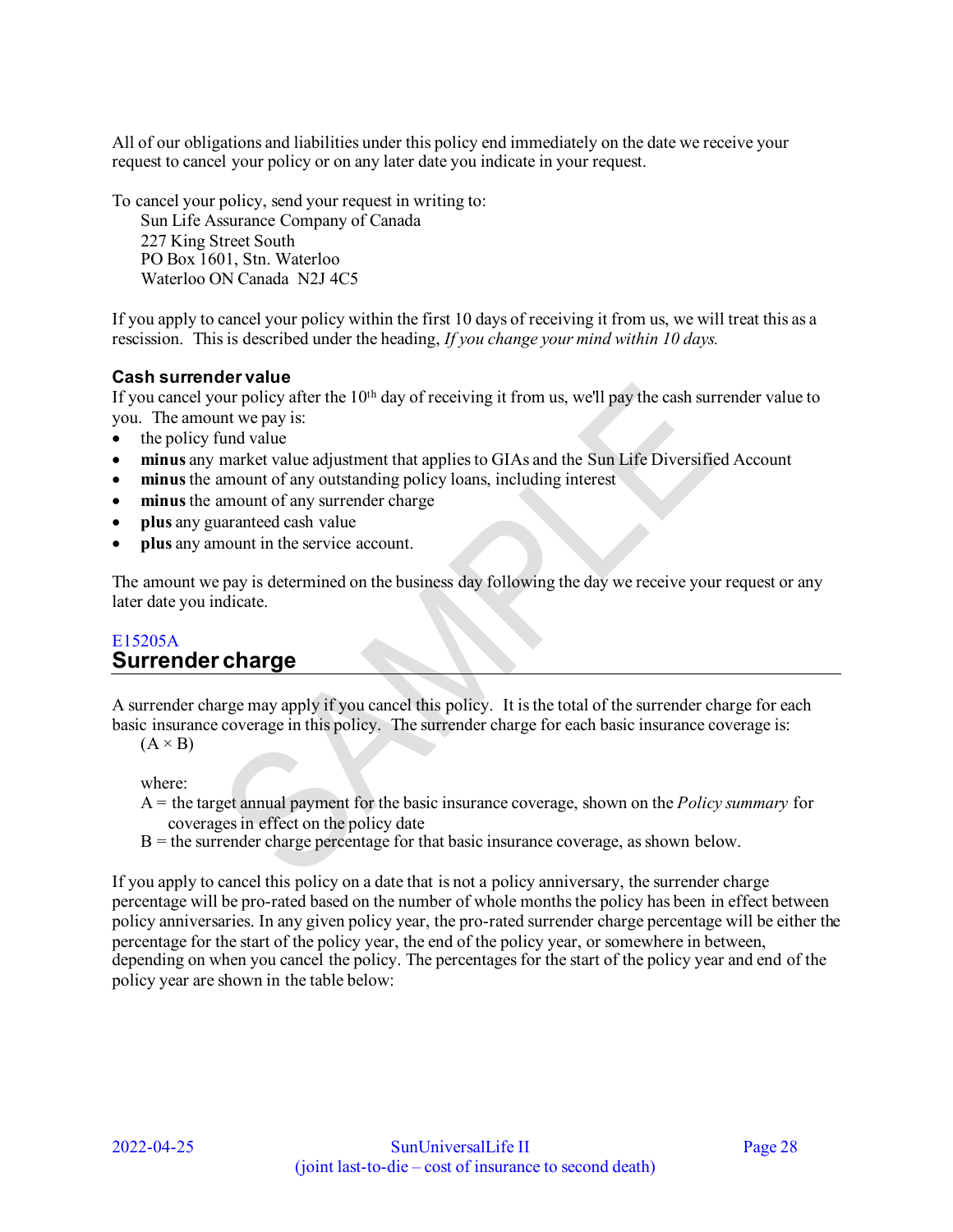| Policy year of<br>basic insurance benefit | Surrender charge<br>percentage (start of policy | Surrender charge<br>percentage (end of policy |
|-------------------------------------------|-------------------------------------------------|-----------------------------------------------|
|                                           | year)                                           | year)                                         |
|                                           | 100                                             | 200                                           |
|                                           | 200                                             | 200                                           |
|                                           | 200                                             | 200                                           |
|                                           | 200                                             | 150                                           |
|                                           | 150                                             | 150                                           |
|                                           | 150                                             | 100                                           |
|                                           | 100                                             | 100                                           |
|                                           | 100                                             |                                               |
| 9 and later                               |                                                 |                                               |

A surrender charge for each basic insurance coverage applies until the  $8<sup>th</sup>$  anniversary of that coverage, whether or not that coverage remains in effect. There is no surrender charge for a basic insurance coverage that ended because the insured person died.

# <span id="page-28-0"></span>E14065A **Other information about your policy**

### **Information about our contract with you**

Once your policy is in effect, the following documents make up our entire contract with you:

- your application for insurance, including any evidence of insurability, and
- this policy, including any amendments.

All of our obligations to you are contained in the documents described above. Any other document or oral statement does not form part of this contract. This policy or any part of this policy may not be amended or waived except by a written amendment signed by two authorized signing officers of the company.

#### **Time limit for recovery of insurance money**

Every action or proceeding against an insurer for the recovery of insurance money payable under the contract is absolutely barred unless commenced within the time set out in the Insurance Act or the provincial or territorial legislation that applies to this policy.

#### **Currency of this policy**

All amounts of money referred to in this policy are in Canadian dollars.

#### **Transferring your policy (assignment)**

You may be able to transfer your rights under this policy to someone else by assigning the policy. We are not responsible for ensuring that the assignment of your policy is legally valid. If you transfer this policy, send a notice of the assignment to:

Sun Life Assurance Company of Canada 227 King Street South PO Box 1601, Stn. Waterloo Waterloo ON Canada N2J 4C5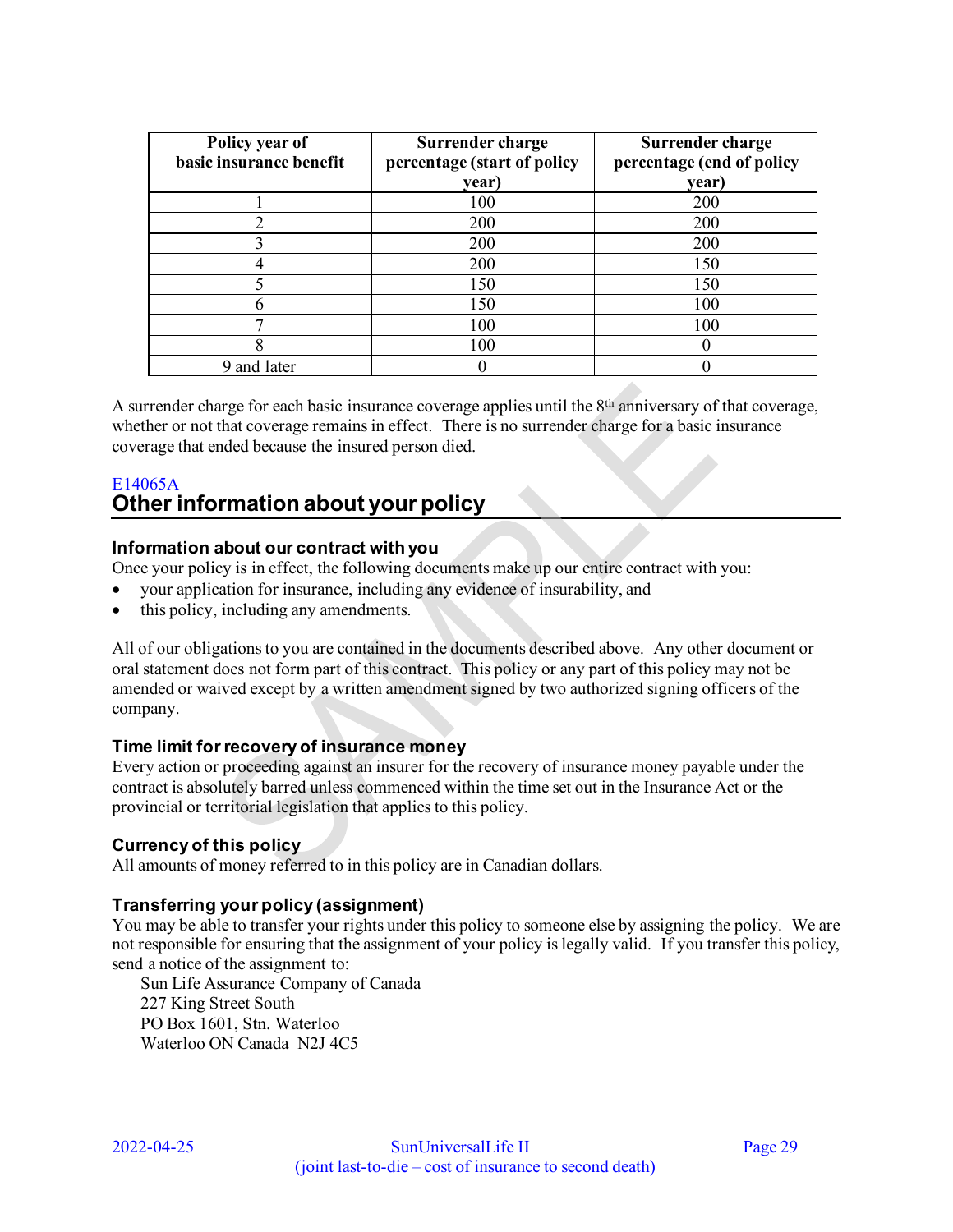#### **Non-recourse premium financing**

If you assign this policy at any time, either under a collateral assignment or absolute assignment, or grant a hypothec on it under a deed of hypothec for the purposes of non-recourse premium financing or another similar financing structure, we may void the policy. If we void the policy, all our obligations end effective on the date you assigned or granted a hypothec on it. No benefit is payable, and we have the right to keep all premiums paid.

Non-recourse premium financing is an arrangement where an entity enters into a lending agreement with a policy owner where the entity (lender) agrees to pay the premiums for the policy directly to the insurer. The policy owner collaterally assigns the policy to the lender or grants a hypothec on it as security for the loan. The loan agreement typically provides that the loan is repaid when the insured person dies. The arrangement is called non-recourse because the lender cannot sue the policy owner if the loan is not repaid.

# <span id="page-29-0"></span>E15210A **Insurance terms**

The following explanations describe insurance terms that may or may not apply to this policy.

### **Age**

Age means a person's age on their birthday nearest to a particular date. This is known as age nearest. For example, a person's age at the policy date means their age on their birthday nearest to the policy date. A person's age at any date after the policy date is their age on their birthday nearest to that date and is known as their attained age.

#### **Joint age**

For a joint basic insurance coverage, we use a single age to determine the cost of insurance for that coverage. We call this the joint age and it's shown on the *Policy summary.* We calculate the joint age on the date the insurance takes effect using the smoking status, sex and age of each of the persons insured for the joint basic insurance coverage.

Attained joint age is the joint age plus the number of years from the effective date of the joint basic insurance coverage to the nearest policy anniversary date.

#### **Beneficiary**

The person or persons you name in writing to receive a death benefit.

#### **Business day**

For the purposes of this policy, a business day is a day when our administrative offices are open for business and the Toronto Stock Exchange (or other stock exchange or securities market that we may designate) is open for business.

#### **Contingent owner**

The person or persons you name in writing to take ownership of this policy if you die before the date this policy ends.

*What happens if no contingent owner is named when a policy owner dies?* 

- If there is only one policy owner on the date of death, then the policy owner's estate becomes the new policy owner.
- If there are two or more policy owners on the date of death, then the deceased policy owner's estate along with the surviving policy owner(s) own the policy.

#### 2022-04-25 SunUniversalLife II Page 30 (joint last-to-die – cost of insurance to second death)